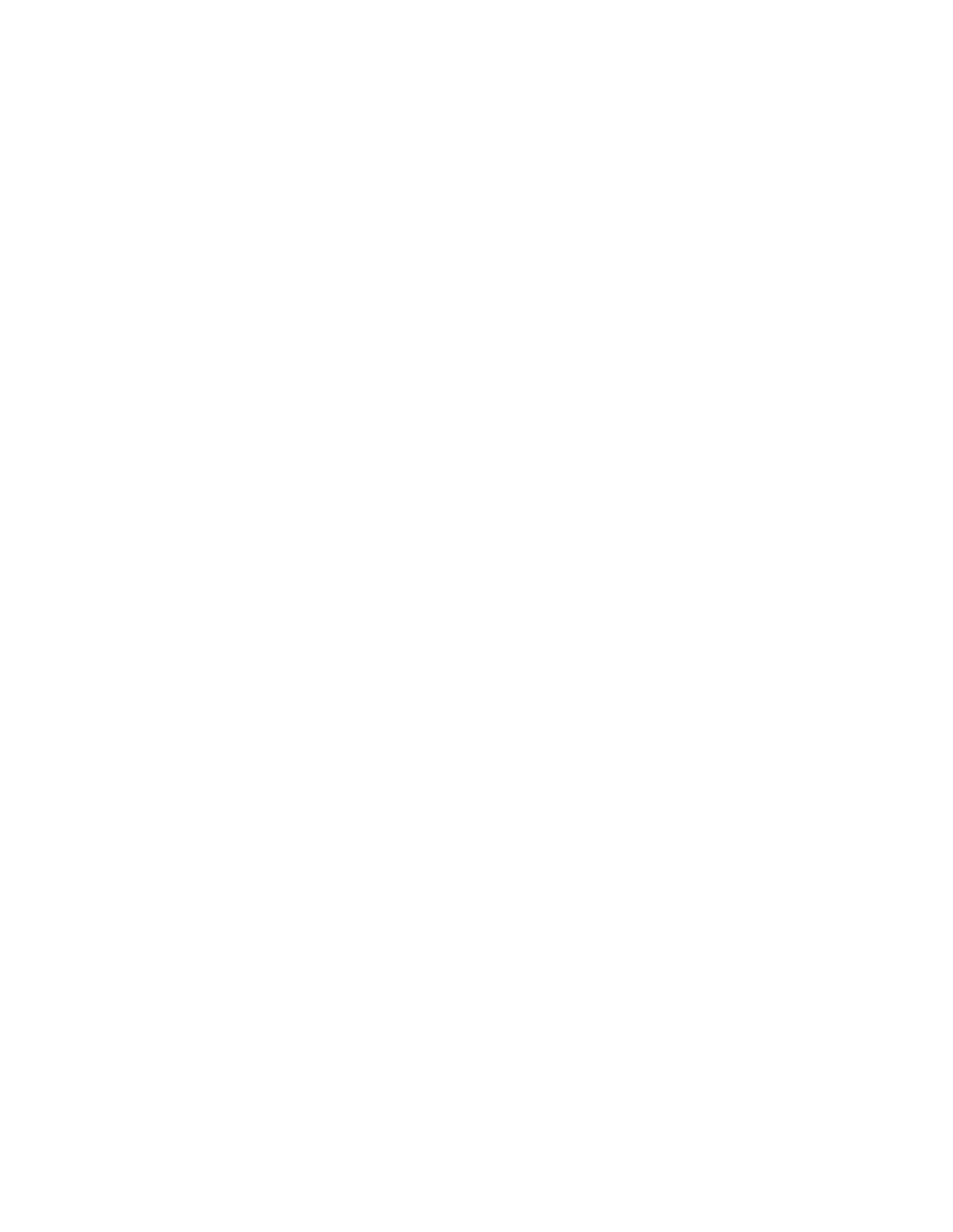# **Environmental Technology Verification**

Report of 3-Month Test of Dust Suppression Products - Preliminary Testing

Midwest Industrial Supply, Inc.  $EK^{\circledR}35$ 

Prepared by:

Midwest Research Institute RTI

EPA Cooperative Agreement No. CR82615201-3

EPA Project Manager: Theodore G. Brna National Risk Management Research Laboratory Air Pollution Prevention and Control Division Office of Research and Development Research Triangle Park, NC 27711

November 2002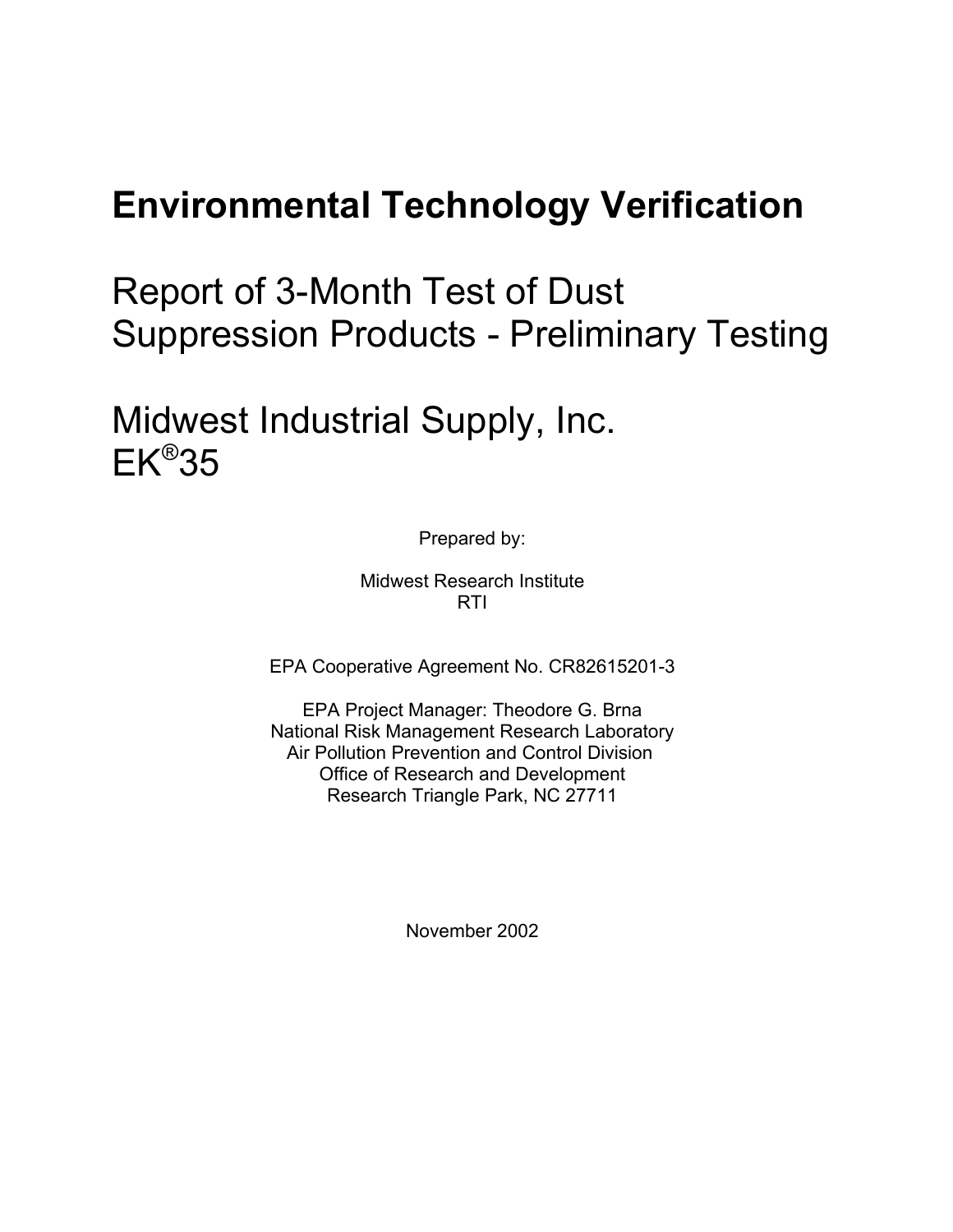#### **Notice**

This document was prepared by Midwest Research Institute (MRI) under a contract with Research Triangle Institute (RTI) with funding from Cooperative Agreement No. CR82615201-3 with the U.S. Environmental Protection Agency (EPA). The document has been submitted to RTI/EPA's peer and administrative reviews and has been approved for publication. Mention of corporation names, trade names, or commercial products does not constitute endorsement or recommendation for use of specific products.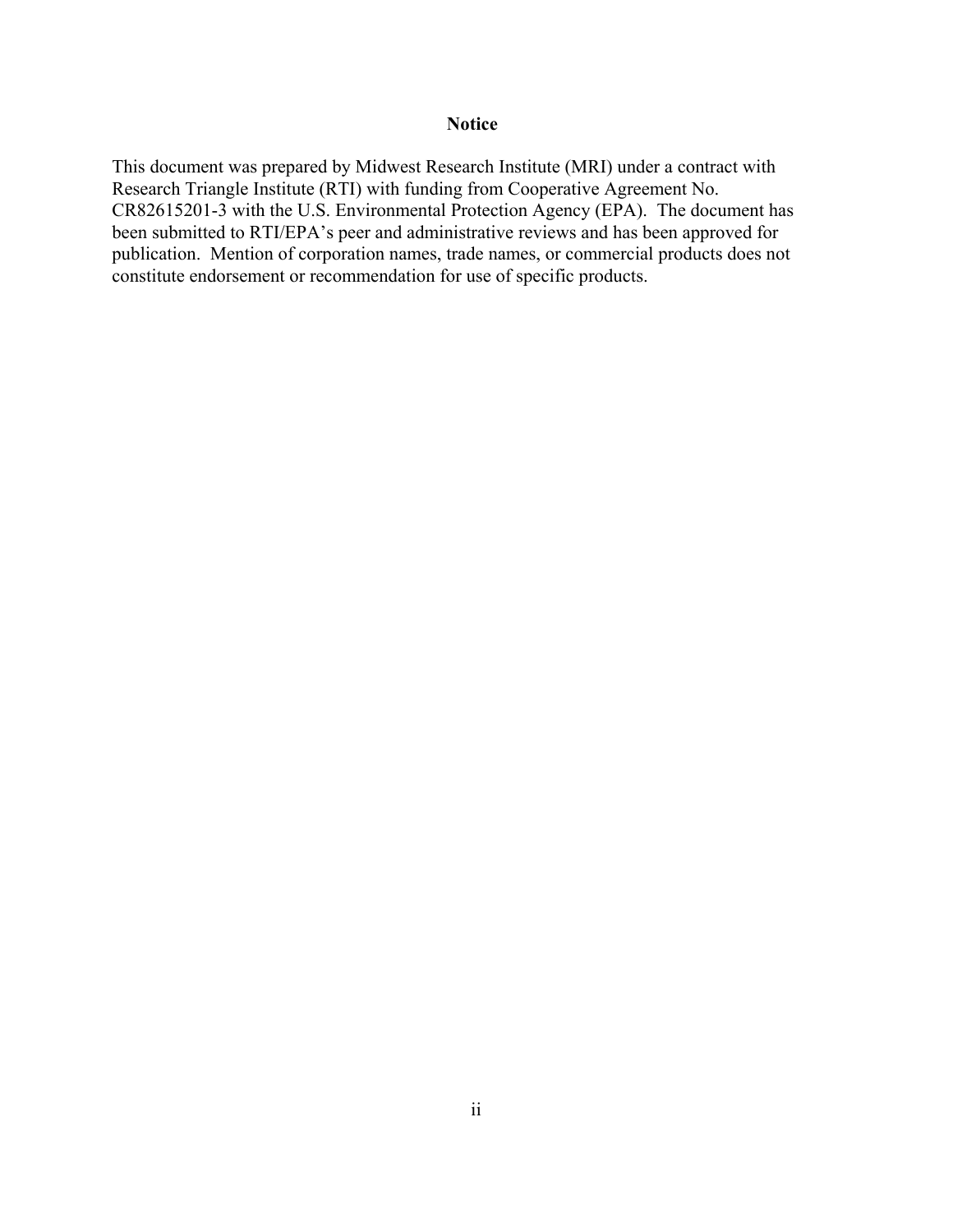## **Availability of Report**

Copies of the public Verification Report are available from

1. Research Triangle Institute P.O. Box 12194 Research Triangle Park, NC 27709-2194

Web site: http://etv.rti.org/apct/documents.cfm

2. USEPA/APPCD MD-4 Research Triangle Park, NC 27711

Web site: http://www.epa.gov/etv/verifications/verification-index.html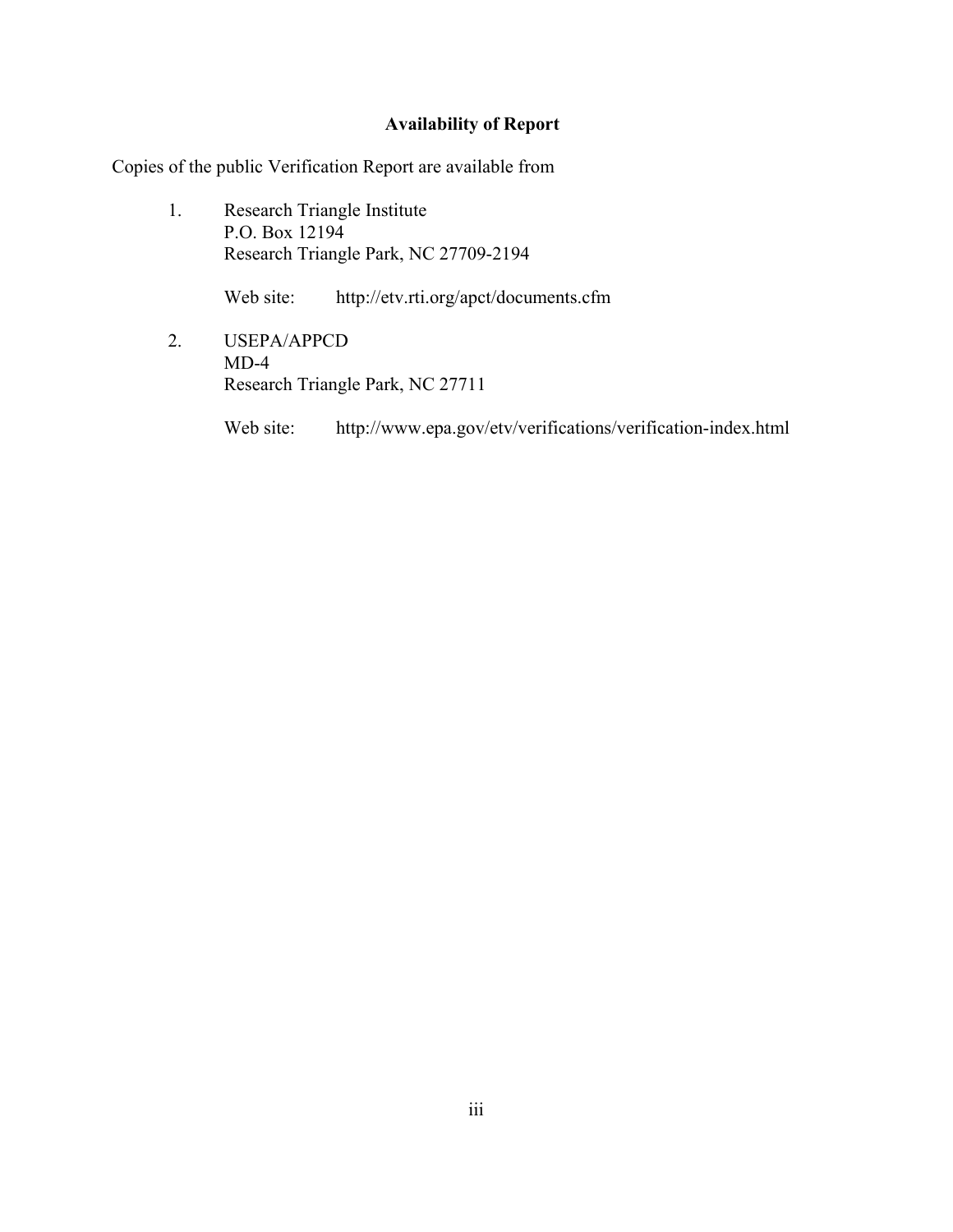#### **Acknowledgments**

The authors acknowledge the support of all of those who helped plan and conduct the verification activities. In particular, we would like to thank Ted Brna, EPA's Project Manager, and Paul Groff, EPA's Quality Assurance Manager, both of EPA's National Risk Management Research Laboratory in Research Triangle Park, NC. We would also like to acknowledge the assistance and participation of all the Midwest Industrial Supply personnel who supported the test effort.

For more information on verification testing of dust suppression and soil stabilization products, contact

Deborah Franke RTI P.O. Box 12194 Research Triangle Park, NC 27709 (919) 541-6826, dlf@rti.org

For more information on EK®35 dust suppressant, contact

Todd Hawkins Midwest Industrial Supply, Incorporated P.O. Box 8431 Canton, OH 44711 (330) 456-3121 (330) 456-3247 (fax) http://www.midwestind.com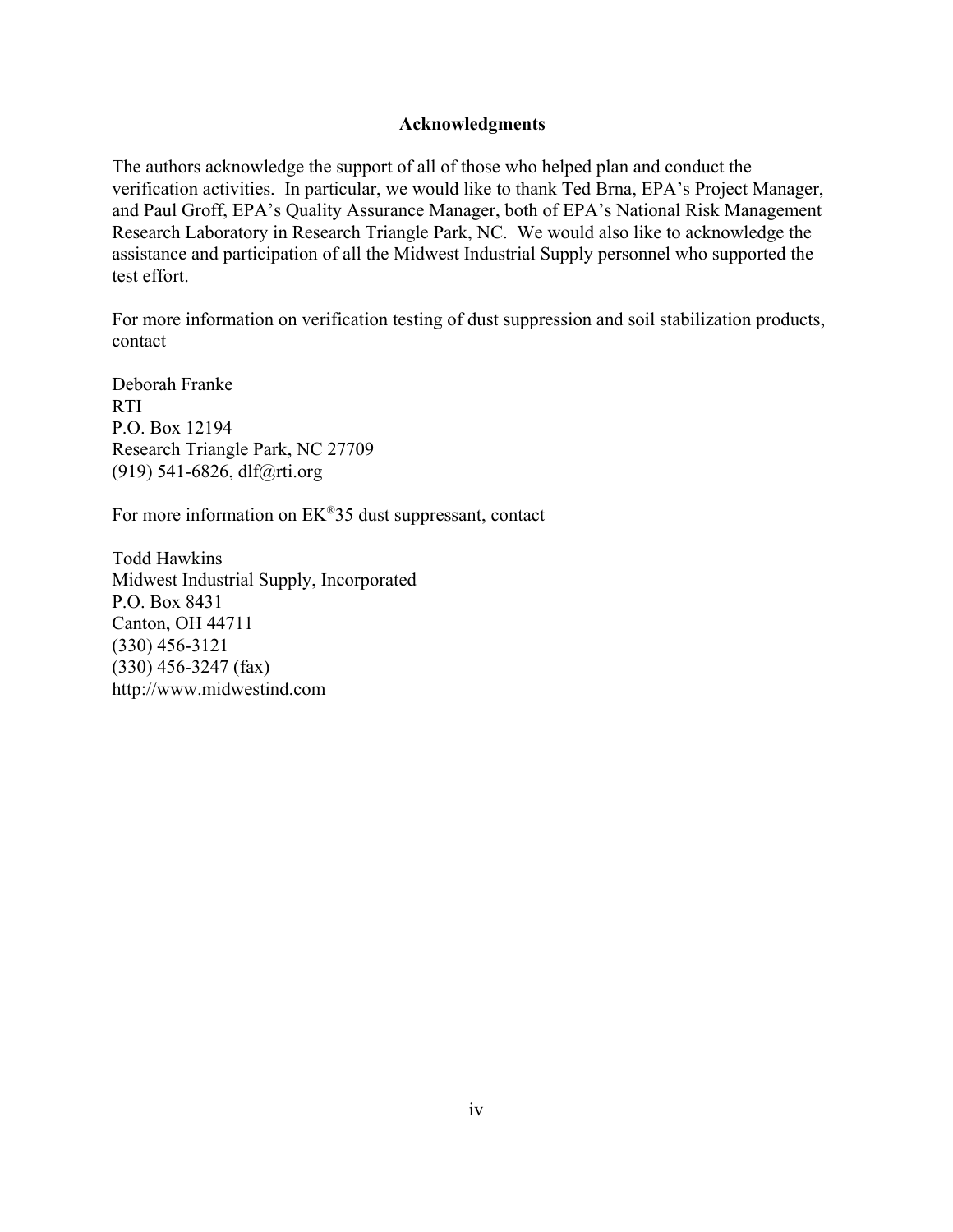#### **Abstract**

Dust suppressant products used to control particulate emission from unpaved surfaces are among the technologies evaluated by the Air Pollution Control Technology (APCT) Environmental Technology Verification (ETV) Program. The APCT program developed the *Generic Verification Protocol for Dust Suppressants and Soil Stabilization Products* (GVP) to provide guidance on the verification testing of specific dust suppressant products. The critical performance factor for dust suppressant verification is the dust control efficiency, specifically, how the dust control efficiency decays over time following application of the dust suppressant. Two particle size fractions were evaluated: particulate matter less than 10 micrometers in aerodynamic diameter  $(PM_{10})$  and particulate matter less than 2.5 micrometers in aerodynamic diameter (PM<sub>2.5</sub>). In addition, total particulate (TP) was measured. The GVP was developed by RTI and MRI, with input and review by a technical panel of experts, and approval by the U.S. Environmental Protection Agency (EPA). The protocol states the critical data quality objectives for verification of a dust suppressant's performance as well as other noncritical (but still important) performance parameter measurements.

Midwest Industrial Supply, Inc., submitted the EK®35 dust suppressant to the APCT ETV Program for testing. A test/quality assurance (QA) plan, prepared in accordance with the GVP, addressed the site-specific issues associated with this 3-month test. The testing was conducted during the 3-month period from October 20, 2001, to January 27, 2002, at the drivers course in Fort Leonard Wood, Missouri. This was a preliminary test program and will be followed by a 1 year test of product performance. The dust control efficiency of this product, based on both the mobile sampler and the profiling method, remained above 85 percent (with most values above 90 percent) during all test series. Other important test conditions were also measured and documented. A comparison was also made between alternative dust emission measurement methods (exposure profiling and mobile dust sampling). This comparison is documented in Reference 3 and complete documentation on this test is contained in References 1 and 2.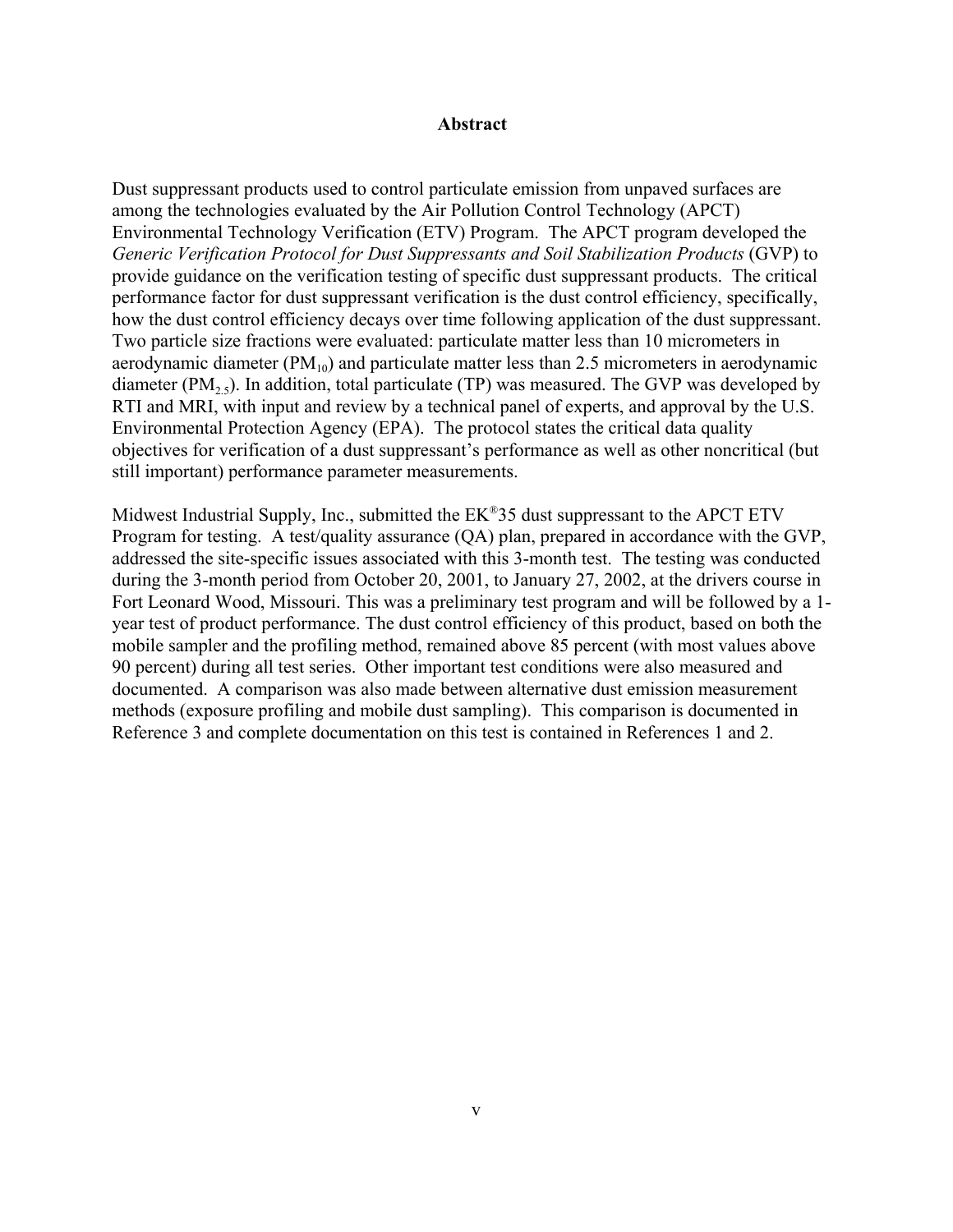|        |     | Page                                                                         |  |
|--------|-----|------------------------------------------------------------------------------|--|
| Notice |     |                                                                              |  |
|        |     |                                                                              |  |
|        |     |                                                                              |  |
|        |     |                                                                              |  |
|        |     |                                                                              |  |
|        |     |                                                                              |  |
|        |     |                                                                              |  |
| 1.0    |     |                                                                              |  |
| 2.0    |     |                                                                              |  |
|        |     |                                                                              |  |
| 3.0    |     |                                                                              |  |
|        | 3.1 | Test Design                                                                  |  |
|        | 3.2 |                                                                              |  |
|        |     | 3.2.1<br>3.2.2                                                               |  |
|        |     | 3.2.3                                                                        |  |
|        |     | 3.2.4                                                                        |  |
|        | 3.3 |                                                                              |  |
| 4.0    |     |                                                                              |  |
|        | 4.1 |                                                                              |  |
|        |     | 4.1.1                                                                        |  |
|        |     | 412                                                                          |  |
|        |     | 4.1.3                                                                        |  |
|        | 4.2 |                                                                              |  |
|        | 4.3 |                                                                              |  |
| 5.0    |     |                                                                              |  |
|        |     |                                                                              |  |
|        | 5.2 |                                                                              |  |
|        |     | 5.2.1                                                                        |  |
|        |     | Comparison of Mobile Dust Sampler with the Profiling Method Results<br>5.2.2 |  |
|        |     | 5.2.3                                                                        |  |
|        |     | 5.2.4                                                                        |  |
|        | 5.3 |                                                                              |  |
| 6.0    |     |                                                                              |  |
|        |     |                                                                              |  |
|        |     |                                                                              |  |

## **Table of Contents**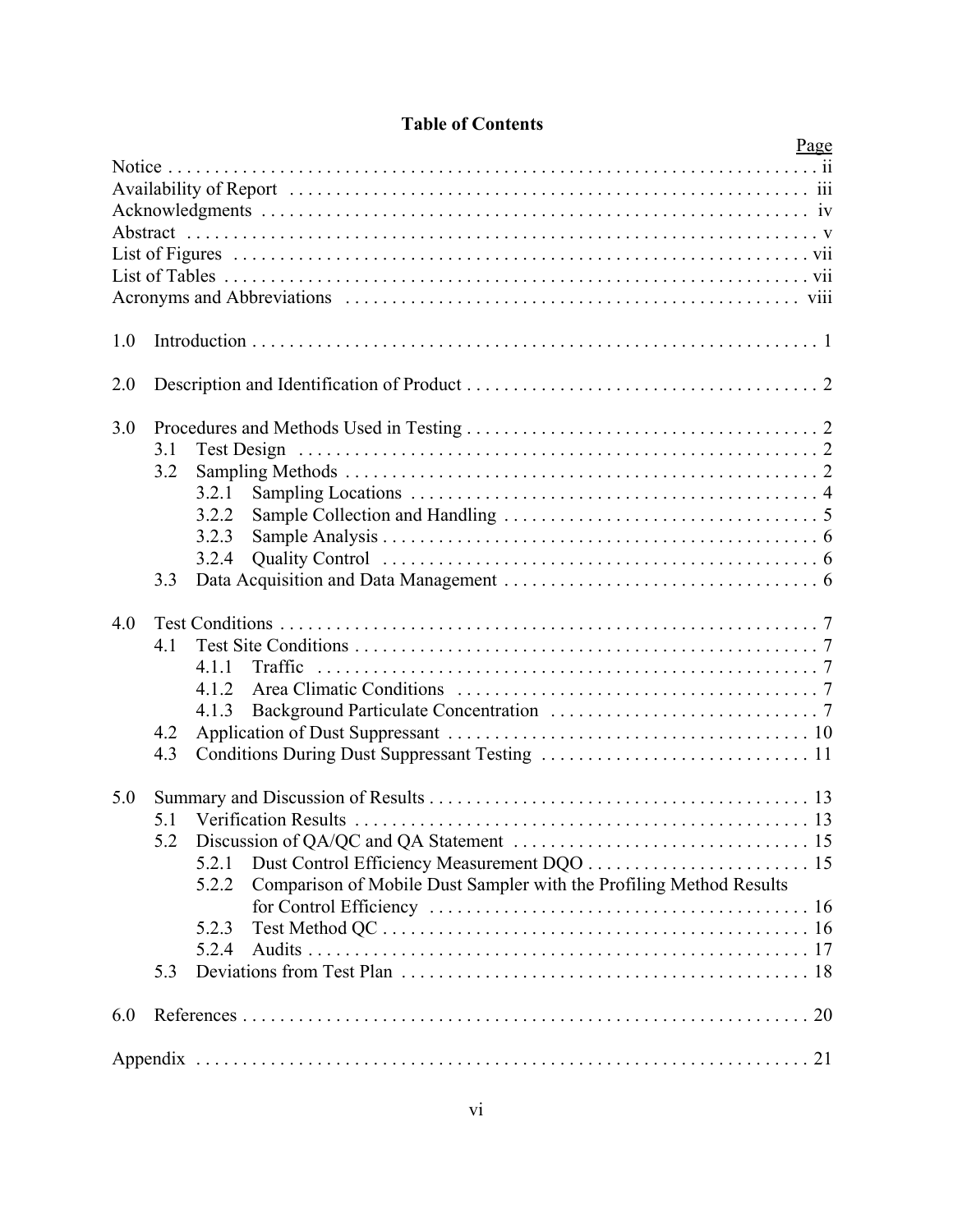## **List of Figures**

## **List of Tables**

| Table 3. Temperature, Precipitation and Wind Data During 3-month Test Period at FLW  9 |  |
|----------------------------------------------------------------------------------------|--|
|                                                                                        |  |
|                                                                                        |  |
|                                                                                        |  |
|                                                                                        |  |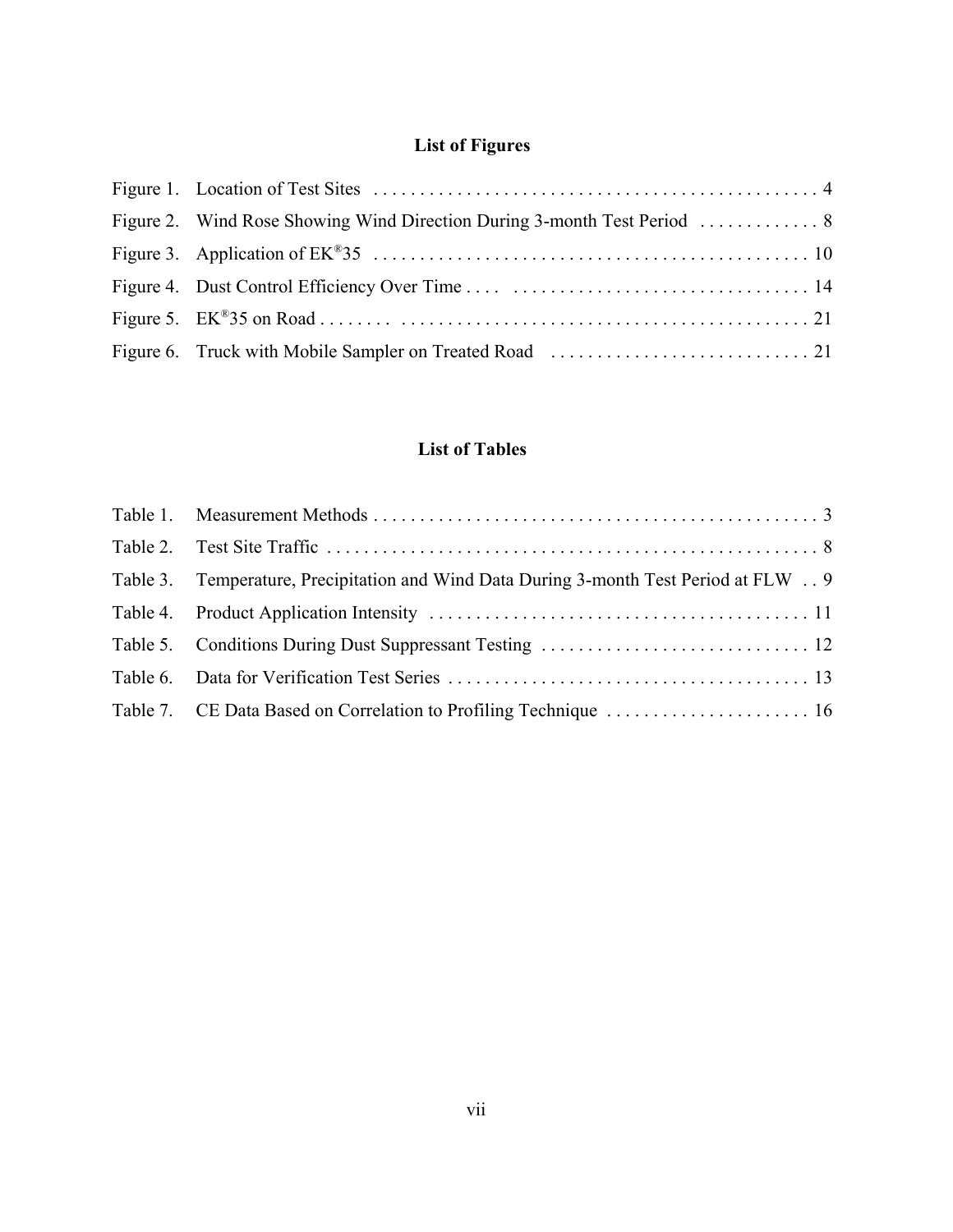## **List of Acronyms/abbreviations**

| <b>APCT</b>    | air pollution control technology                                                 |
|----------------|----------------------------------------------------------------------------------|
| <b>CE</b>      | control efficiency                                                               |
| cfm            | cubic feet per minute                                                            |
| cm             | centimeters                                                                      |
| <b>DAS</b>     | data acquisition system                                                          |
| DC             | drivers course                                                                   |
| <b>DQO</b>     | data quality objective                                                           |
| EPA            | <b>Environmental Protection Agency</b>                                           |
| <b>ETV</b>     | environmental technology verification                                            |
| <b>FLW</b>     | Fort Leonard Wood                                                                |
| ft             | feet                                                                             |
| g              | grams                                                                            |
| gal            | gallons                                                                          |
| <b>GVP</b>     | generic verification protocol                                                    |
| hi-vol         | high volume                                                                      |
| hr             | hours                                                                            |
| 1n             | inches                                                                           |
| kg             | kilograms                                                                        |
| km             | kilometers                                                                       |
| kph            | kilometers per hour                                                              |
| L              | liters                                                                           |
| Lpm            | liters per minute                                                                |
| <sup>1</sup> b | pounds                                                                           |
| m              | meters                                                                           |
| mg             | milligrams                                                                       |
| ml             | milliliters                                                                      |
| mph            | miles per hour                                                                   |
| <b>MRI</b>     | Midwest Research Institute                                                       |
| <b>MSDS</b>    | material safety data sheet                                                       |
| <b>PM</b>      | particulate matter                                                               |
| $PM_{10}$      | particulate matter equal to or less than 10 micrometers in aerodynamic diameter  |
| $PM_{2.5}$     | particulate matter equal to or less than 2.5 micrometers in aerodynamic diameter |
| QA             | quality assurance                                                                |
| QC             | quality control                                                                  |
| <b>RMSE</b>    | root mean square error                                                           |
| <b>RSD</b>     | relative standard deviation                                                      |
| <b>RTI</b>     | Research Triangle Institute                                                      |
| S              | seconds                                                                          |
| <b>SOP</b>     | standard operating procedure                                                     |
| <b>TP</b>      | total particulate                                                                |
| $\mu$ g        | micrograms                                                                       |
| yd             | yards                                                                            |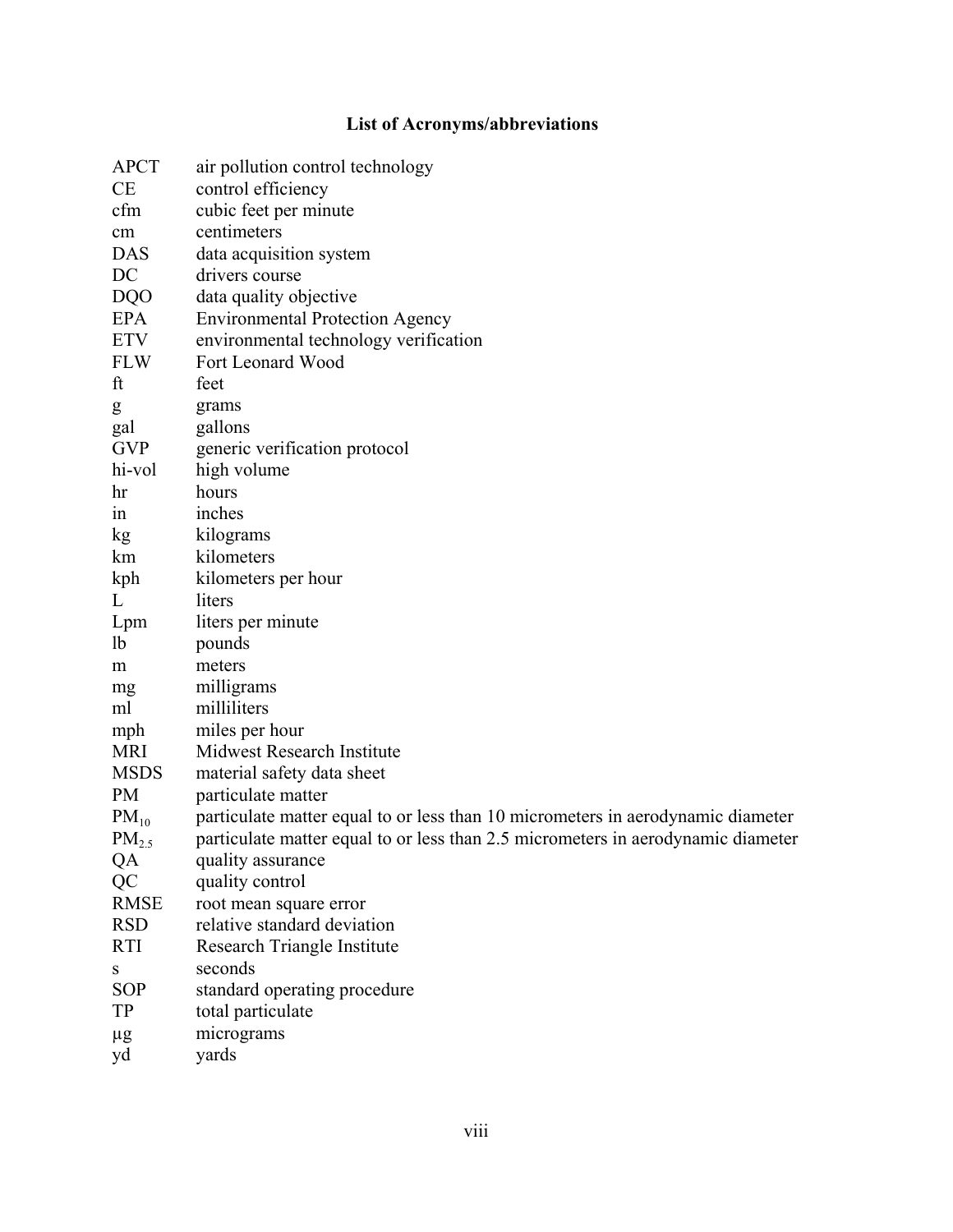#### **1.0 Introduction**

The objective of the Air Pollution Control Technology (APCT) Environmental Technology Verification (ETV) Program is to verify, with high data quality, the performance of air pollution control technologies. A subset of air pollution control technologies is products used to control dust emissions from unpaved roads. Dust suppressant products are designed to alter the roadway by lightly cementing the particles together, either by increasing the particles' weight so that they are less likely to move under traffic or wind or by forming a surface that attracts and retains moisture. Control of dust emissions from unpaved roads is of increasing interest, particularly related to attainment of the ambient particulate matter (PM) standard. The U.S. Environmental Protection Agency (EPA) recently issued a new ambient standard for particulate matter that specifies new air quality levels for particulate matter less than 2.5 micrometers in aerodynamic diameter  $(PM<sub>2.5</sub>)$ .

A field test program was designed by Research Triangle Institute (RTI) and Midwest Research Institute (MRI) to evaluate the performance of dust suppressant products. Seven dust suppressants, manufactured/distributed by three firms, were the subject of this test. One of those dust suppressants was EK®35 developed by Midwest Industrial Supply, Incorporated of Canton, Ohio. The host facility for the field test program was Fort Leonard Wood (FLW), Missouri, a U.S. Army base. The test site at FLW was the drivers course used to train recruits to drive heavy vehicles.

A Test/ quality assurance (QA) plan for the field testing was developed and approved by the EPA on October 3, 2001.<sup>1</sup> The goal of the test is to measure the performance of the products relative to uncontrolled sections of road. A comparison is also made between alternative dust emission measurement methods (exposure profiling and mobile dust sampling). Field testing was conducted over a 3-month period from October 20, 2001 to January 27, 2002. This was a preliminary test in this program to verify the performance of dust suppressant and soil stabilization products. It will be followed by a more thorough 1-year test of product performance.

A description of the EK®35 dust suppressant is presented in Section 2. The procedures and methods used for the test are discussed in Section 3. The conditions over which the test was conducted are presented in Section 4. The results of the test are summarized and discussed in Section 5, and references are presented in Section 6.

This report contains only summary information and data related to the dust control efficiency measured for EK®35 using the mobile dust sampler. Complete documentation of the test results is provided in a separate data package. $^2$  This documentation report includes the raw test data from product testing and supplemental testing, equipment calibration results, and QA/ quality control (QC) activities and results for the 3-month FLW test program. No verification statements were prepared for the products tested during the 3-month test program at FLW because is was a preliminary program designed, in part, to correlate exposure profiling measurements to mobile dust sampling measurements so that the mobile dust sampling method could be used alone in future test programs. A separate report that documents the correlation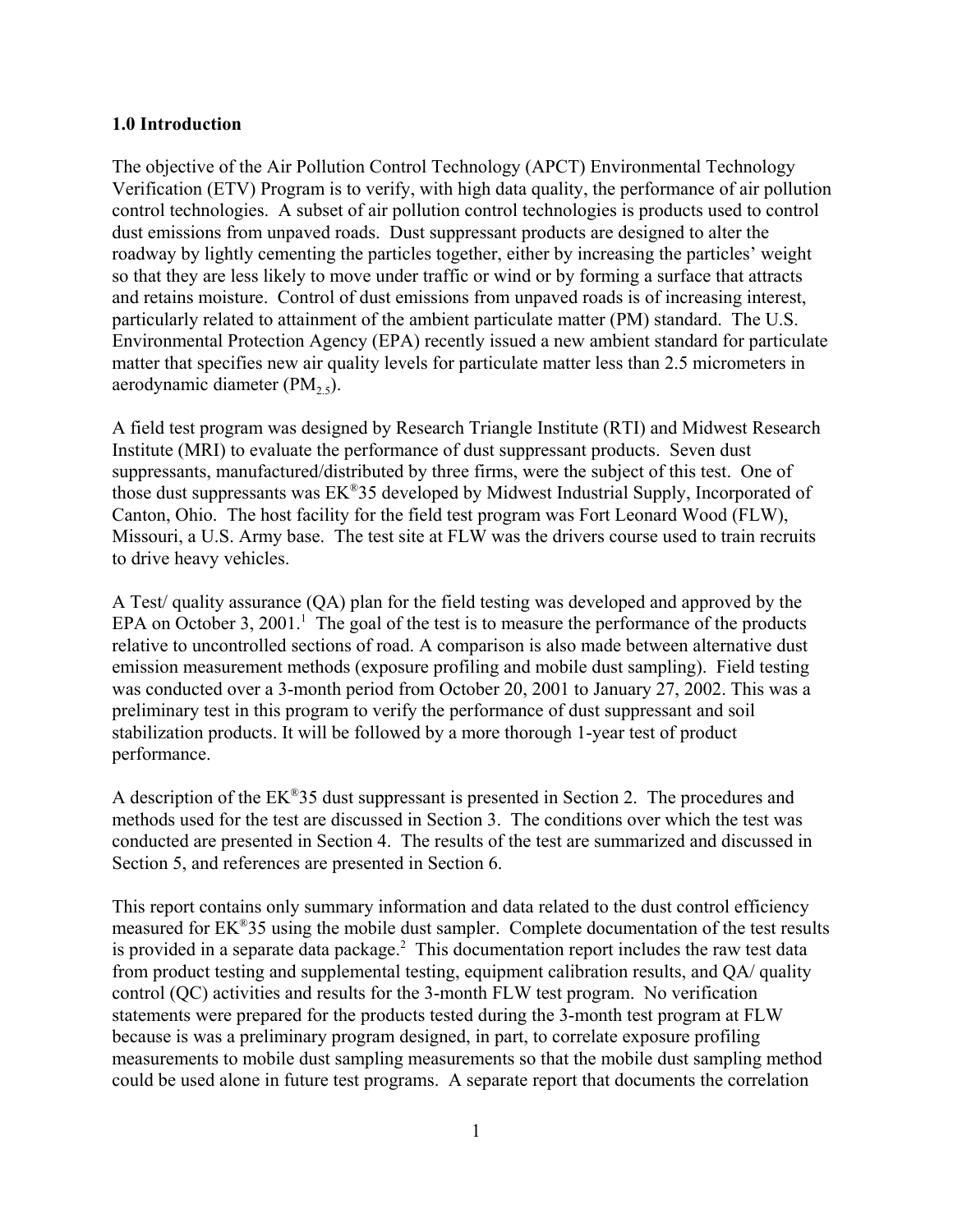between exposure profiling measurements and mobile dust sampler measurements (which was used to calculate the control efficiencies in this report) has been prepared.<sup>3</sup>

## **2.0 Description and Identification of Product**

The following description was provided by the vendor.

The Midwest Industrial Supply, Inc. EK®35 is an intense use continuous life dust control agent and a synthetic fluid with a proprietary ingredient formulation. It is supplied as a ready-to-use liquid that can be sprayed directly over surfaces such as dirt roads. The material safety data sheet (MSDS) for EK<sup>®</sup>35 indicates that it is "non-hazardous" and that, when applied properly,  $EK^{\otimes}35$  "is not known to pose any ecological problems." A copy of the MSDS is retained in the project files.

## **3.0 Procedures and Methods Used in Testing**

The generic verification protocol (GVP) for testing dust suppressants established the guidelines for the verification test design, the data quality objective (DQO) for the primary verification parameter, and the test methods to be used.<sup>4</sup> The primary verification parameter for this verification test is dust suppressant control efficiency (CE). This section details the test design and the test methods used for the verification test of Midwest Industrial Supply's  $EK^{\otimes}35$  dust suppressant.

## **3.1 Test Design**

This test program is designed to determine the CE of dust suppressants applied to unpaved roads. The test approach is to measure the source emission strength of both the treated and untreated unpaved road surfaces. The uncontrolled testing was performed on a separate (but similar) section of the test road from the controlled test. Road conditions and any potential effects from ambient conditions and human intervention were monitored.

The test on the uncontrolled surface was conducted once (triplicate measurements). Testing of the dust suppressant CE was conducted three times (once per month) over the 3-month test campaign. Duplicate measurements were made for each of the three CE tests and the results are presented relative to time.

## **3.2 Sampling Methods**

Table 1 lists the measurement methods used.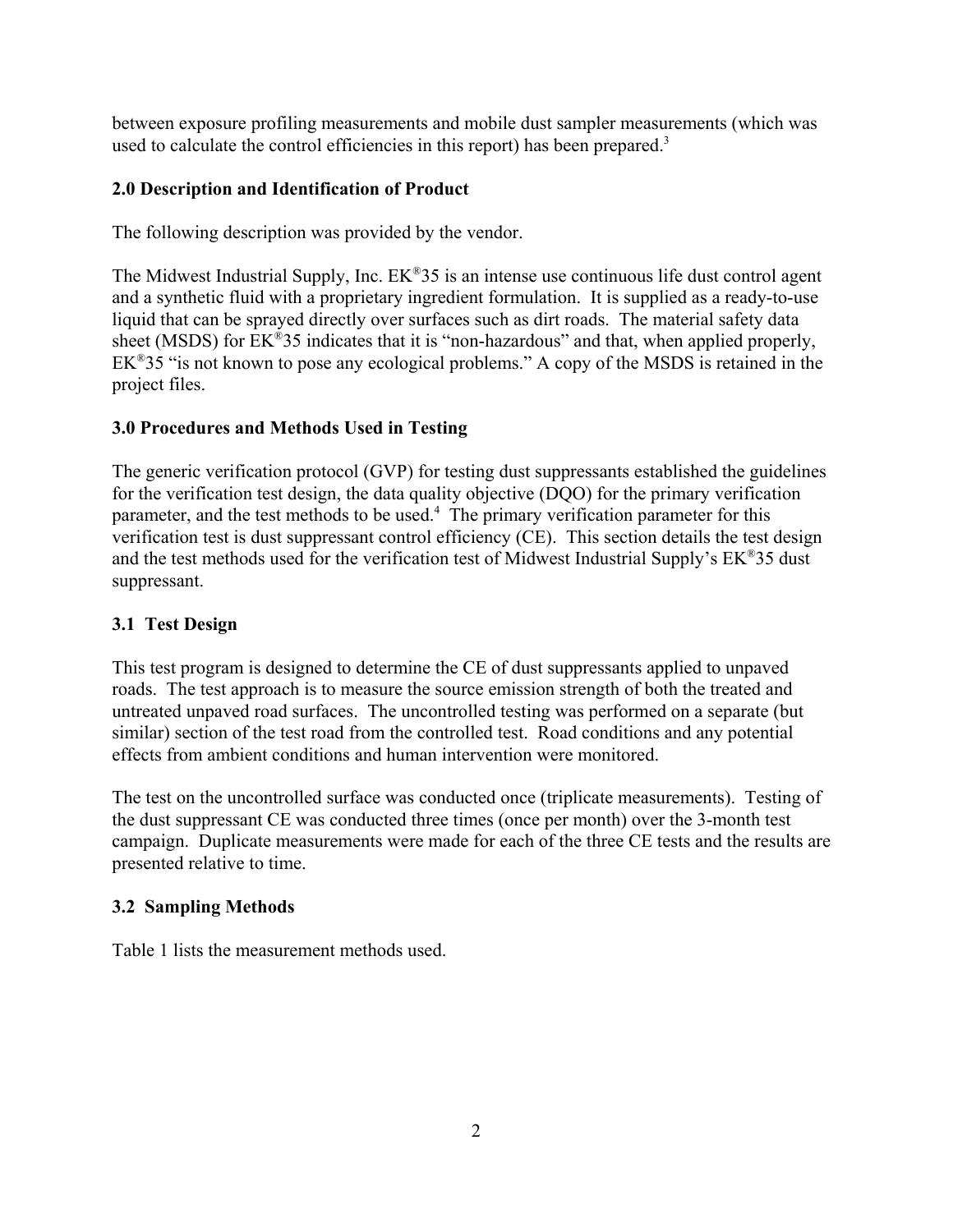| <b>Factor</b> to<br><b>Be Verified</b>               | <b>Parameter to</b><br><b>Be Measured</b>                           | <b>Measurement Method</b>               | Frequency                               |  |
|------------------------------------------------------|---------------------------------------------------------------------|-----------------------------------------|-----------------------------------------|--|
| Dust suppressant control<br>efficiency relative to   | Uncontrolled dust<br>emissions                                      | Mobile dust sampling <sup>a</sup>       | Once (triplicate test runs)             |  |
| uncontrolled emissions                               | Controlled dust emissions                                           | Mobile dust sampling <sup>a</sup>       | Thrice (duplicate test<br>runs)         |  |
| Dust suppressant                                     | Number of sampling pans                                             | Recordkeeping                           | Once/treatment                          |  |
| application intensity                                | Sampling pan tare<br>mass/final mass                                | <b>Balance</b>                          | Once/treatment                          |  |
|                                                      | Sampling pan area                                                   | Measuring tape                          | Once/treatment                          |  |
|                                                      | Material density                                                    | Graduated cylinder and<br>balance       | Once/treatment                          |  |
| Product application                                  | Description of equipment                                            | Recordkeeping                           | Once/treatment                          |  |
| resources                                            | Labor                                                               | Recordkeeping                           | Once/treatment                          |  |
| Method of application of<br>product                  | Amount of water added<br>to product                                 | Recordkeeping                           | Once/treatment                          |  |
|                                                      | How each product was<br>applied                                     |                                         |                                         |  |
| Climatic conditions                                  | Ambient temperature                                                 | Thermometer                             | Thrice (duplicates)                     |  |
| during dust emission<br>measurement                  | Wind speed and direction                                            | Wind station                            |                                         |  |
| Road surface samples                                 | Silt loading                                                        | Dry sieving <sup>4,5</sup>              | Once/day during testing                 |  |
|                                                      | Moisture content                                                    | Weight loss test <sup>4,5</sup>         | Once/day during testing                 |  |
| Traffic                                              | Vehicle type<br>Vehicle weight<br>Number of axles<br>Vehicle passes | FLW recordkeeping                       | During training activities<br>and tests |  |
| Size of uncontrolled and<br>controlled test sections | Length and width                                                    | Measuring device                        | Once                                    |  |
| Area climatic conditions                             | Wind speed and<br>direction, rainfall, and<br>ambient temperature   | Local records of climatic<br>conditions | Continually over test                   |  |

**Table 1. Measurement Methods**

a - The Test/QA plan referred to the mobile dust sampler as an on-board sampler.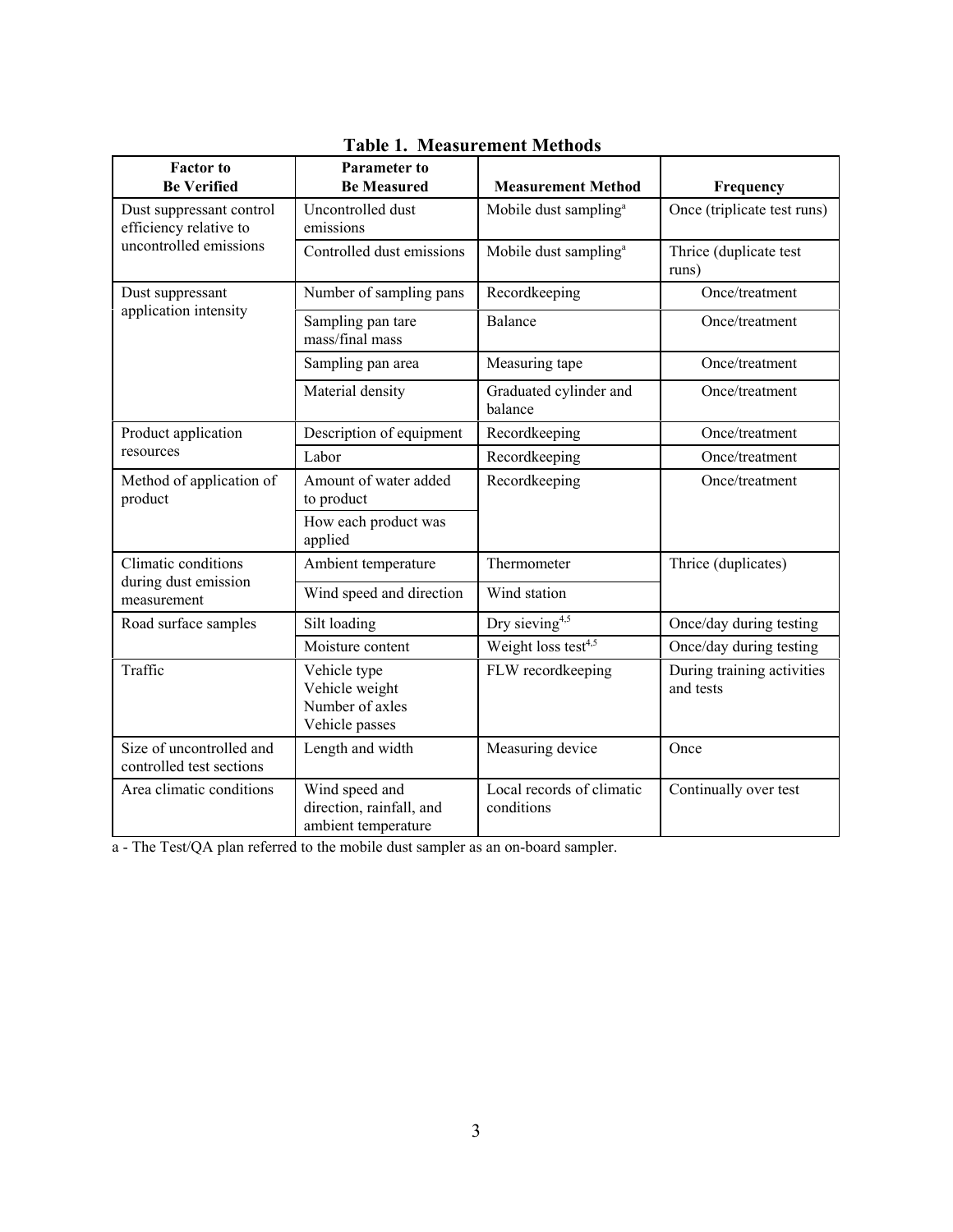#### 3.2.1 Sampling Locations

Figure 1 shows the test site and test sections used during testing of dust suppressants. The test site is located along the drivers course (DC) in the downrange area of Fort Leonard Wood, Missouri. The DC is a three-mile long serpentine unpaved road with one-way traffic. The test sections were separated by a distance to avoid cross-contamination from one treated surface to another. The numbers in the diagram refer to the test sections. Sampling using the profiling method was performed on those sections indicated with a "P". Midwest Industrial Supply's EK®35 was tested on test section 1P.

The DC is used to train Army recruits to drive trucks and other wheeled vehicles over winding roads. The test site was exposed to two sets of traffic during the field test: (1) long-term, repeated travel by heavy Army vehicles during the training day and (2) "captive" light truck passes made by MRI during distinct testing periods. To avoid interference with the Army's training programs, testing was performed after normal daylight training hours or on weekends.



**Figure 1. Location of Test Sites.**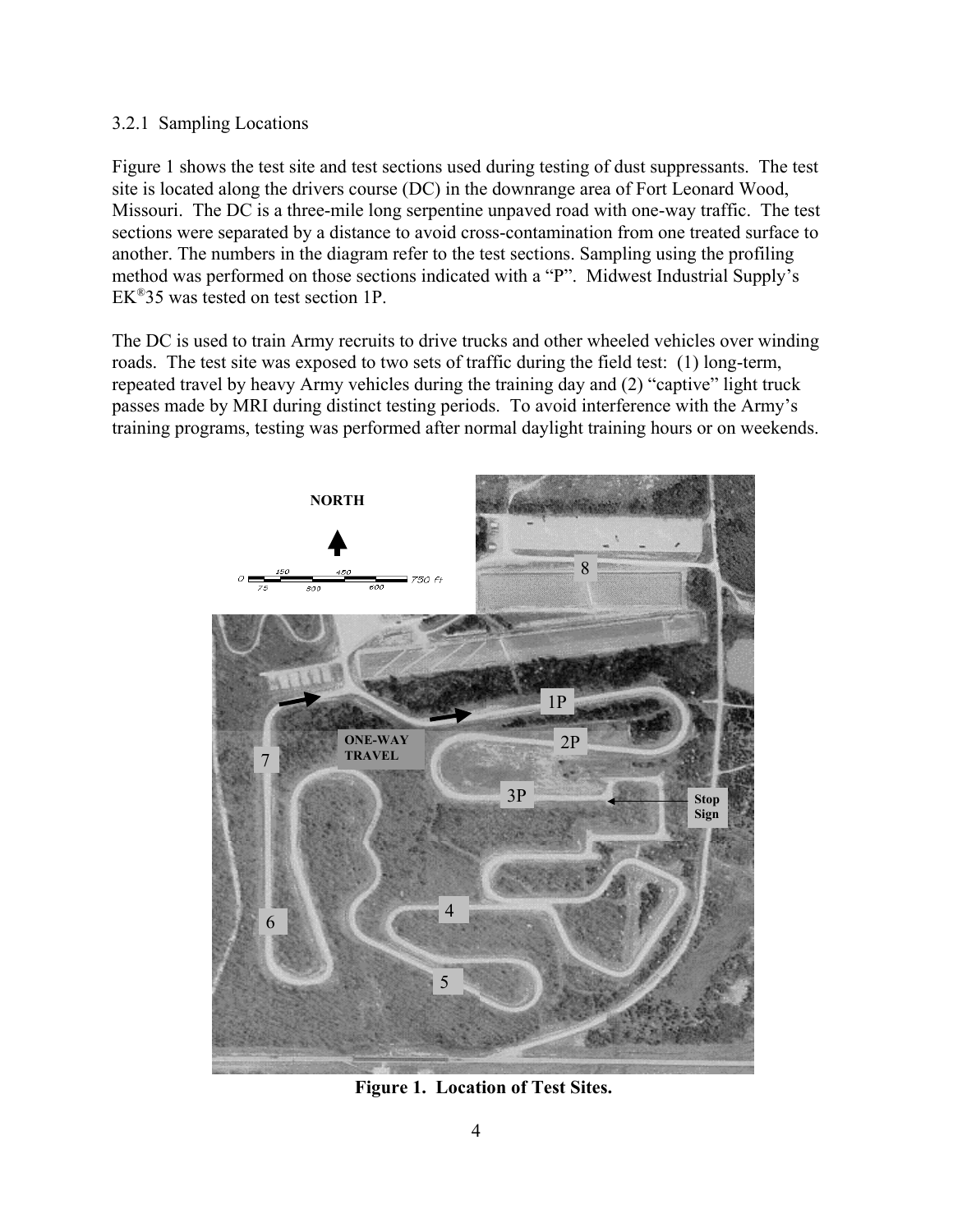#### 3.2.2 Sample Collection and Handling

Mobile Dust Sampling. Mobile dust sampling is described in Section B2.2 of the Test/QA plan. The air sampling device consists of a high volume (hi-vol) air sampler with one sampler for particulate matter less than 10 micrometers in aerodynamic diameter  $(PM_{10})$  (a cyclone preseparator) and one  $PM_2$ , sampler. Total particulate (TP),  $PM_{10}$ , and  $PM_2$ , samples were collected and analyzed. The hi-vol sampler was mounted on a beam behind a pickup truck and was located above the heaviest portion of the dust plume, where it sampled material that is windblown. The truck was driven at a constant speed of 40 kilometers per hour (kph) [25 miles per hour (mph)]. Depending on the anticipated level of control, 6 to 24 trips over 150 m (500 ft) of the test sections (see Section 4.1 for the total length and width of the test sections) were completed for each test run.

A background PM sampler was also operated in an open area between Sections 2 and 3 of the test road. It was operated throughout the test days except during periods when mobile sampling was conducted on test sections immediately upwind of the background sampler. It was covered during those periods and restarted after tests on the upwind section were completed. No other traffic was on the test road upwind of the background sampler during its operation.

Visible Emissions. Visible emission observations were made using Michigan Method 9D.5

Surface Sampling. MRI collected surface samples from the test section on the days that air sampling occurred. The samples were analyzed for both moisture and silt. Sample collection and analysis conform to EPA guidance in Appendices C.1 and C.2, respectively, to AP-42.<sup>6,7</sup>

Ambient and Service Environment Records. The CE achieved by a dust suppressant depends on several factors. These factors include how the suppressant was applied, service environment or vehicle traffic, and the meteorological conditions experienced during testing. Training traffic over the DC from the time that suppressants were first applied through the end of testing was provided by FLW. Ambient meteorological data for the testing period were provided by the Army and its contractors from nearby meteorological monitoring stations. These records include daily precipitation, minimum and maximum temperatures, and wind speed and direction. See section 4.1.2.

Dust Suppressant Application Intensities. The application intensity, or rate, was determined following the procedures in Section B.2.2.6 of the Test/QA plan. The application intensity for each product was recorded in the field notebook and project files along with data forms and photos of the application event. This information is discussed in Section 4.2.

Sample Handling. Sample integrity was maintained by following the sample handling procedures in Section B3 of the Test/QA plan. Prior to and following the field testing, PM filters and PM samples were labeled, weighed, and stored according to these precise procedures. Surface material samples were also labeled and stored according to specific procedures discussed in Section B3 of the Test/QA plan. Complete information on all samples can be found in the data package.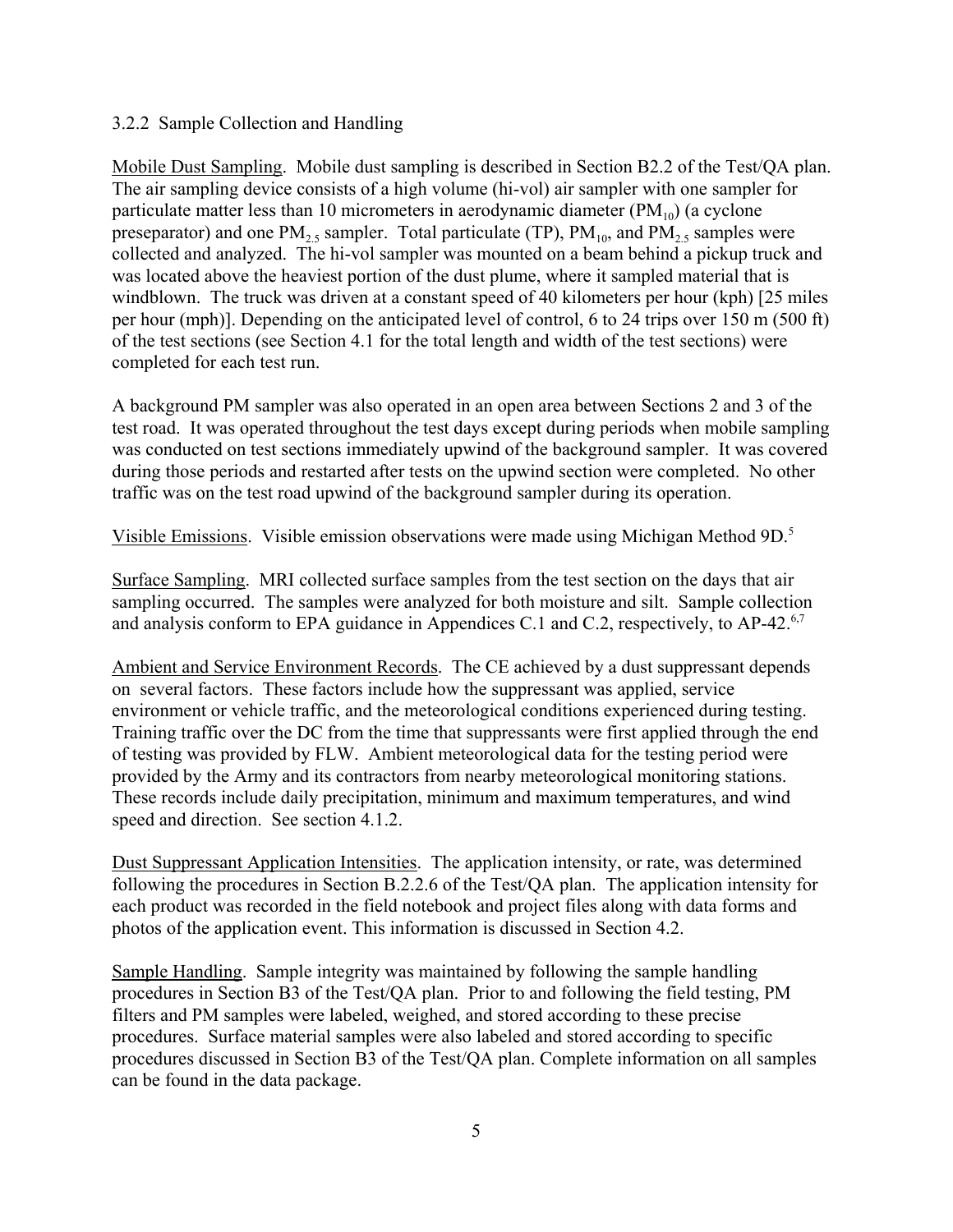## 3.2.3 Sample Analysis

All analytical methods required for this testing program are gravimetric methods in which the final and tare weight measurements affect the CE determinations. Documented procedures were followed for all sample-related weighing; the specific procedures are described in Section B4 of the Test/QA plan. Full information on all samples can be found in the data package.

## 3.2.4 Quality Control

Specific QC procedures were followed for this testing program. These QC procedures are identified in the tables in Section B5 of the Test/QA plan. Quality control procedures for the sampling media (PM filters) are listed in Table 5 of the Test/QA plan; QC for the sampling equipment are listed in Table 6 of the plan, and QC procedures for miscellaneous instrumentation are listed in Table 7 of the plan. The operation, inspection, and maintenance requirements for sampling equipment are included in Table 6 of the Test/QA plan. Calibration and frequency requirements for the balances used for mass measurements, for air samples, and for miscellaneous instruments are provided in Section B7 of the Test/QA plan. The primary and secondary volumetric standards for calibration of hi-vol samplers' flow rates are also discussed in Section B7.

The primary supplies and consumables necessary for the field test included air filters and collection media. Prior to stamping and initial weighing, each filter was visually inspected and was discarded if any pin-holes, tears, or other damage was found.

## **3.3 Data Acquisition and Data Management**

Data acquisition and management includes activities from the initial pretest QA steps through long-term data storage, and these activities are discussed in detail in Section B10 of the Test/QA plan. Data for these tests were collected by the data acquisition system (DAS) and by manually recording in a lab notebook; printouts from the DAS were added to the lab notebook. After the field sampling was completed, MRI made a copy of all data and reviewed the data for completeness and errors.

All test data, calibration data, certificates of calibration, assessment reports, and test reports will be retained by MRI for a period of not less than 7 years. Raw test data, equipment calibration results, and QA/QC activities and results for the 3-month FLW test program are included in a separate document.<sup>2</sup>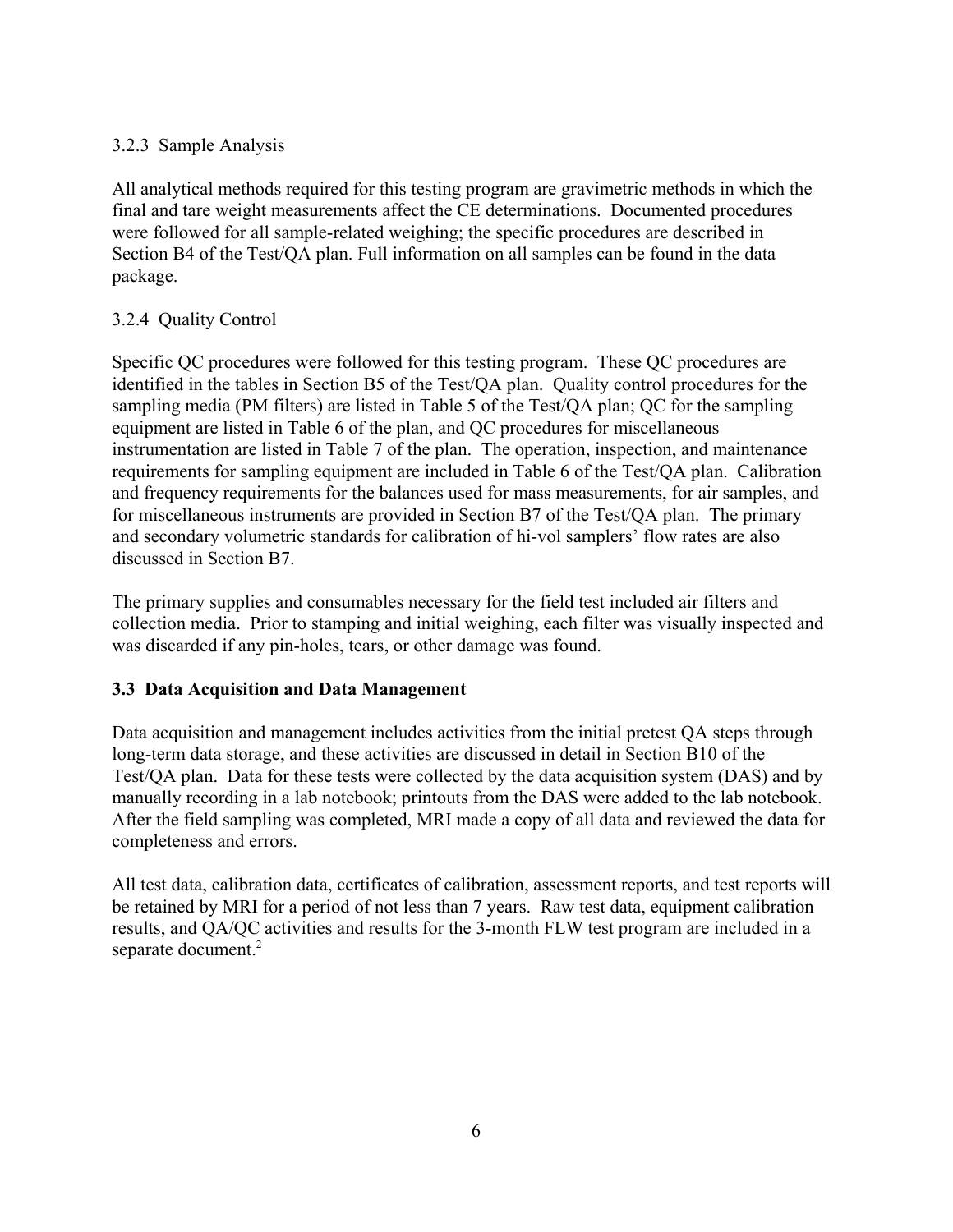## **4.0 Test Conditions**

## **4.1 Test Site Conditions**

Figure 1 in Section 3.2.1 of this report shows the test site and test sections used during dust suppressant testing. Test section 1P was used for testing of Midwest Industrial Supply's EK®35. The uncontrolled test measurements were conducted on test section 2P before section 1P was treated with dust suppressant. Test sections 1P and 2P are each 230 m (750 ft) long and approximately 8.5 m (28 ft) wide (including the shoulders). The test period lasted from October 20, 2001, to January 27, 2002.

## 4.1.1 Traffic

All sections of the test site were exposed to two sets of traffic during the field test – long-term, repeated travel by heavy Army vehicles and incidental traffic related to distinct testing events. Table 2 describes the traffic traveling over the test site. Note that the Army vehicles carry loads, and the vehicle size and mass were provided by the Army.

The test vehicle was a rental unit and had two types of tires: Goodyear Wranglers on the passenger side and WalMart Liberators on the drivers side.

### 4.1.2 Area Climatic Conditions

The climatic and atmospheric conditions and, especially, soil moisture may affect the performance of dust suppressant products. Ambient meteorological data were supplied for the Bailey site, which is located approximately 4 km (2.5 miles) west of the test site, for the 3 month test period. Precipitation data were supplied for the Forney airport, which is located within FLW, approximately 6 km (3.7 miles) north-northeast of the test site. Table 3 summarizes weekly minimum, maximum, and average temperatures and wind speeds, based on all readings for the week. Precipitation totals are also provided in Table 3. Figure 2 presents data on the wind direction for the 3-month testing period.

#### 4.1.3 Background Particulate Concentration

During all tests series the measured TP,  $PM_{10}$ , and  $PM_{2.5}$  background concentrations were below 30  $\mu$ g/m<sup>3</sup>. Based on a typical sampling time of 30 minutes for a mobile sampling test and the nominal sampling rates, which were 1133 Lpm (40 cfm) for the high-vol cyclone and 16.7 Lpm for the unit from URG Company, the background particulate level would account for no more than 1.0 mg (0.015 grains) of  $PM_{10}$  or TP sample mass or 0.015 mg (0.00023 grains) for the  $PM<sub>25</sub>$  sample mass. These maximum background contributions are roughly the same magnitude as the blank corrections applied to the test results.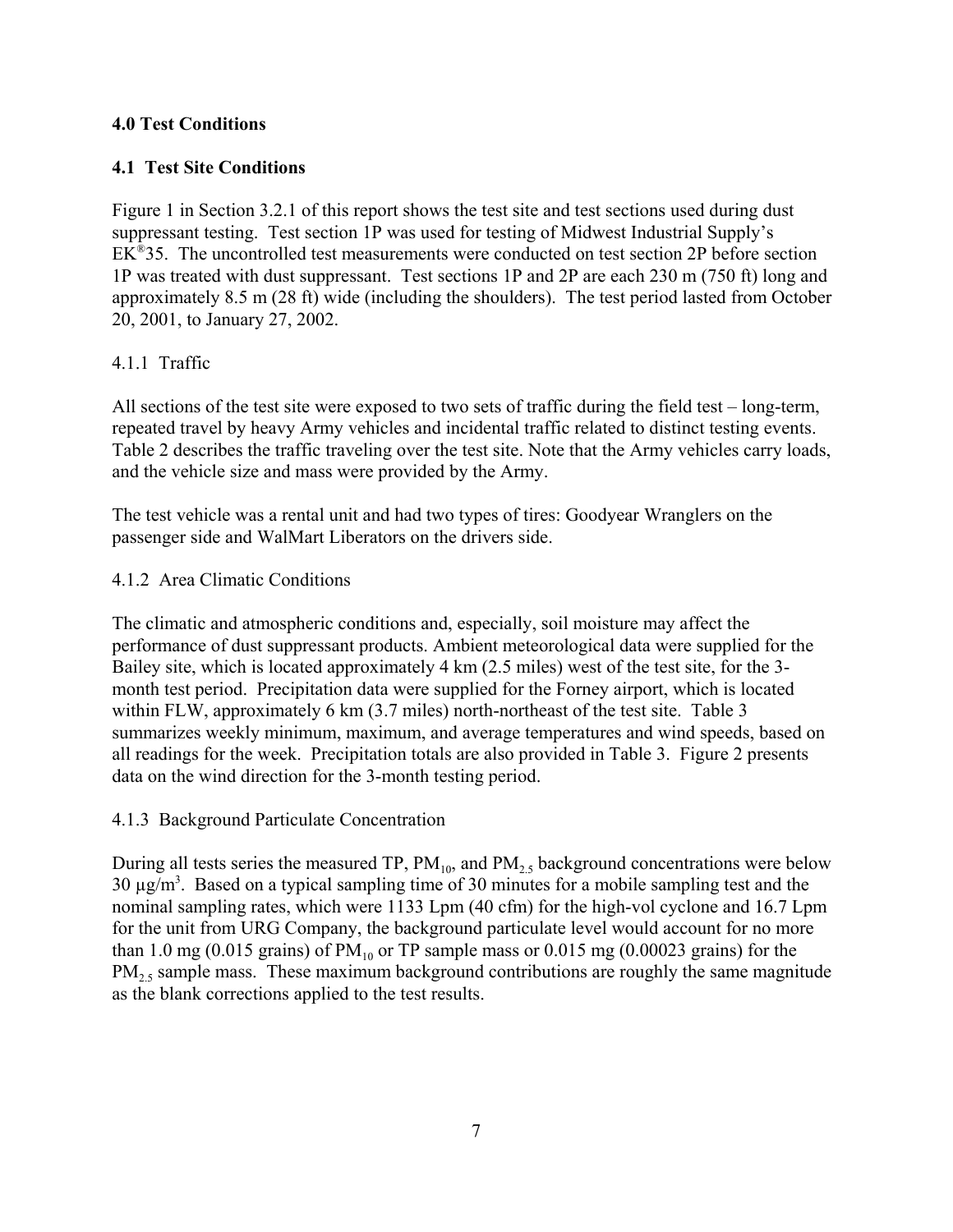| Vehicle type                                | Approximate<br>vehicle mass<br>(weight), $kg$ (lb) | No. of<br>wheels | No. vehicle<br>passes during<br>3-month test | <b>Typical</b><br>speed, kph<br>(mph) |  |  |  |  |  |
|---------------------------------------------|----------------------------------------------------|------------------|----------------------------------------------|---------------------------------------|--|--|--|--|--|
| Army vehicles (naturally-occurring traffic) |                                                    |                  |                                              |                                       |  |  |  |  |  |
| 5-ton cargo trucks                          | 9,500(21,000)                                      | 6                | 1,617                                        | 16(10)                                |  |  |  |  |  |
| 2.5-ton cargo trucks                        | 8,600 (19,000)                                     | 4                | 1,661                                        | 16(10)                                |  |  |  |  |  |
| Sport-utility vehicle<br>(Chevy Blazer)     | 1,800 (3,900)                                      | 4                | 418                                          | 16(10)                                |  |  |  |  |  |
| Test vehicle                                |                                                    |                  |                                              |                                       |  |  |  |  |  |
| Truck (Ford F-150)                          | 1,800 (4,000)                                      | 4                | $400^a$                                      | 40(25)                                |  |  |  |  |  |

**Table 2. Test Site Traffic**

a Approximate value based on mobile test passes. An insignificant amount of exposure profiling test traffic and incidental traffic related to sampling on other test sections is not included.



**Figure 2. Wind Rose Showing Wind Direction During 3-month Test Period**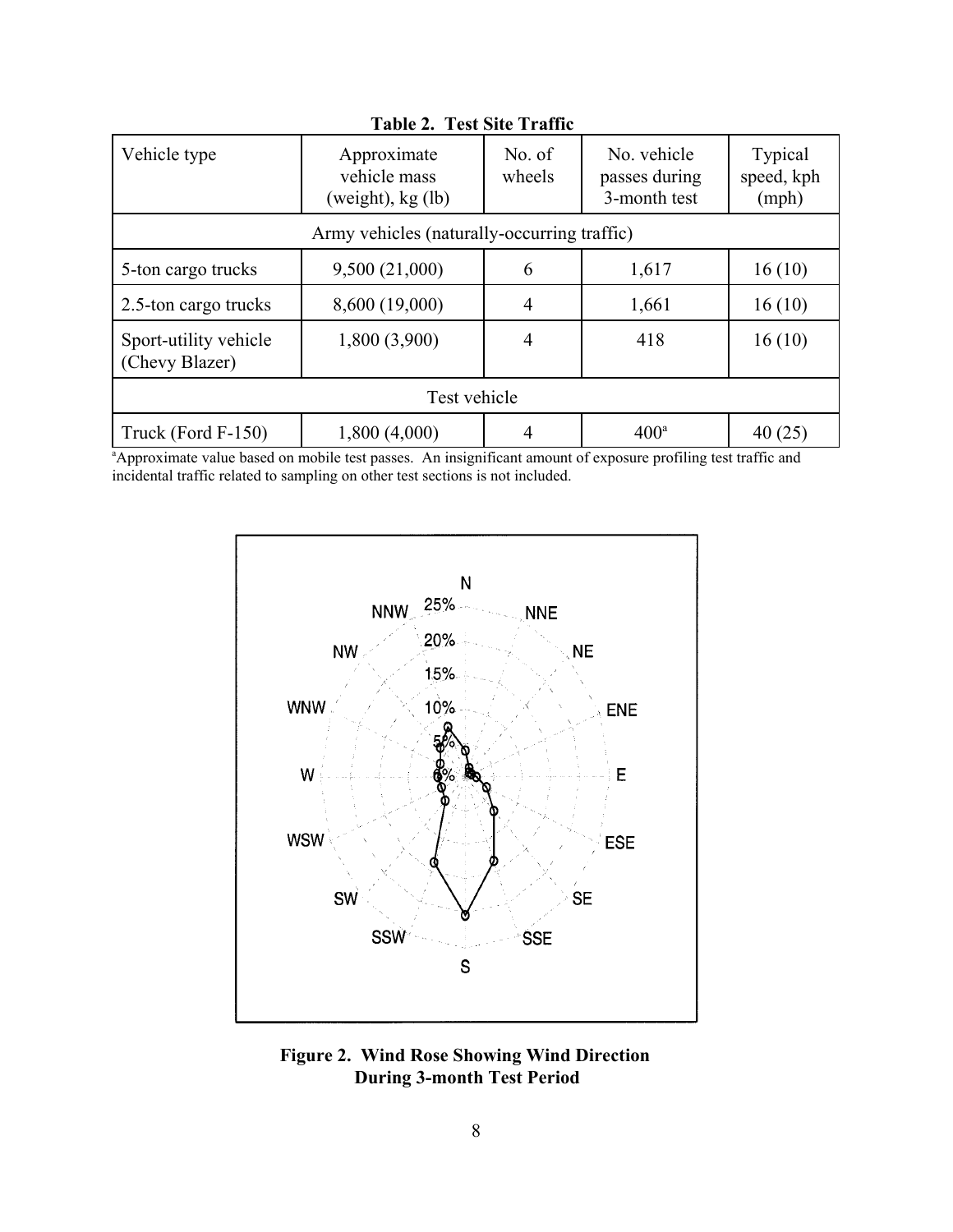| Week             | Dates                 | Temperature, <sup>o</sup> C |     |         | Temperature, <sup>o</sup> F |     |         | Precipitation total | Wind speed, m/s |       |         | Wind speed, mph |       |         |
|------------------|-----------------------|-----------------------------|-----|---------|-----------------------------|-----|---------|---------------------|-----------------|-------|---------|-----------------|-------|---------|
| no. <sup>a</sup> |                       | min                         | max | average | min                         | max | average | for week, cm (in)   | min             | max   | average | min             | max   | average |
|                  | $10/21 -$<br>10/27/01 | $-6.7$                      | 25  | 13      | 20                          | 76  | 56      | 0.46(0.18)          | 0.134           | 9.510 | 3.119   | 0.300           | 21.27 | 6.977   |
| $\overline{2}$   | $10/28 - 11/3$        | $-0.47$                     | 23  | 14      | 31                          | 74  | 58      | 1.2(0.46)           | 0.134           | 10.29 | 3.317   | 0.300           | 23.02 | 7.421   |
| 3                | $11/4 - 11/10$        | $-5.2$                      | 24  | 11      | 23                          | 75  | 52      | 0(0)                | 0.134           | 5.910 | 1.500   | 0.300           | 13.22 | 3.356   |
| 4                | $11/11 - 11/17$       | $-1.7$                      | 23  | 13      | 29                          | 74  | 55      | 0(0)                | 0.134           | 6.921 | 1.805   | 0.300           | 15.48 | 4.037   |
| 5                | 11/18-11/24           | $-7.4$                      | 21  | 10      | 19                          | 69  | 49      | 3.6(1.4)            | 0.134           | 9.580 | 3.528   | 0.300           | 21.43 | 7.893   |
| 6                | $11/25 - 12/1$        | $-1.8$                      | 17  | 5.6     | 29                          | 62  | 42      | 1.4(0.55)           | 0.134           | 8.760 | 2.703   | 0.300           | 19.60 | 6.046   |
| 7                | $12/2 - 12/8$         | $-3.2$                      | 22  | 12      | 26                          | 72  | 53      | 0.051(0.020)        | 0.134           | 9.510 | 3.145   | 0.300           | 21.27 | 7.035   |
| 8                | $12/9 - 12/15$        | $-10$                       | 18  | 4.4     | 14                          | 64  | 40      | 2.9(1.1)            | 0.134           | 11.52 | 2.148   | 0.300           | 25.77 | 4.805   |
| 9                | 12/16-12/22           | $-6.2$                      | 17  | 5.5     | 21                          | 62  | 42      | 2.9(1.1)            | 0.134           | 9.630 | 3.009   | 0.300           | 21.54 | 6.732   |
| 10               | 12/23-12/29           | $-14$                       | 7.9 | $-3.4$  | 6.2                         | 46  | 26      | 0(0)                | 0.134           | 7.690 | 2.623   | 0.300           | 17.20 | 5.868   |
| 11               | $12/30 - 1/5/02$      | $-18$                       | 5.9 | $-7.0$  | $-0.60$                     | 43  | 19      | 0(0)                | 0.134           | 6.026 | 1.685   | 0.300           | 13.48 | 3.770   |
| 12               | $1/6 - 1/12$          | $-1.5$                      | 27  | 14      | 29                          | 80  | 56      | 0(0)                | 0.134           | 6.886 | 1.886   | 0.300           | 15.40 | 4.219   |
| 13               | $1/13 - 1/19$         | $-0.066$                    | 22  | 14      | 32                          | 72  | 57      | 0.30(0.12)          | 0.134           | 10.28 | 2.908   | 0.300           | 23.00 | 6.504   |
| 14               | $1/20 - 1/26$         | $-10$                       | 23  | 4.7     | 15                          | 74  | 40      | 1.1(0.43)           | 0.134           | 8.990 | 3.223   | 0.300           | 20.11 | 7.210   |

**Table 3. Temperature, Precipitation and Wind Data During 3-month Test Period at FLW**

<sup>a</sup>Only full weeks from Sunday to Saturday are included in the table. The EK®35 was applied to test section 1P on October 20, 2001. The temperature range (average) on October 20 was 7.7-24 (16)<sup>o</sup>C, or 46-75 (61)<sup>o</sup>F; there was no precipitation; and the wind speed range (average) was 0.134-5.846 (2.140) m/s, or 0.300-13.08 (4.788) mph. The last test occurred on January 27, 2002. The temperature range (average) on January 27 was  $3.2-18$  (10)°C, or  $38-64$  (51)°F; there was no precipitation; and the wind speed range (average) was 1.33-11.19 (6.452) m/s, or 1.850-15.55 (8.969) mph. The total precipitation for the period between the uncontrolled test (10/07/01) and the product application (10/20/01) was 2.9 cm (1.1 in).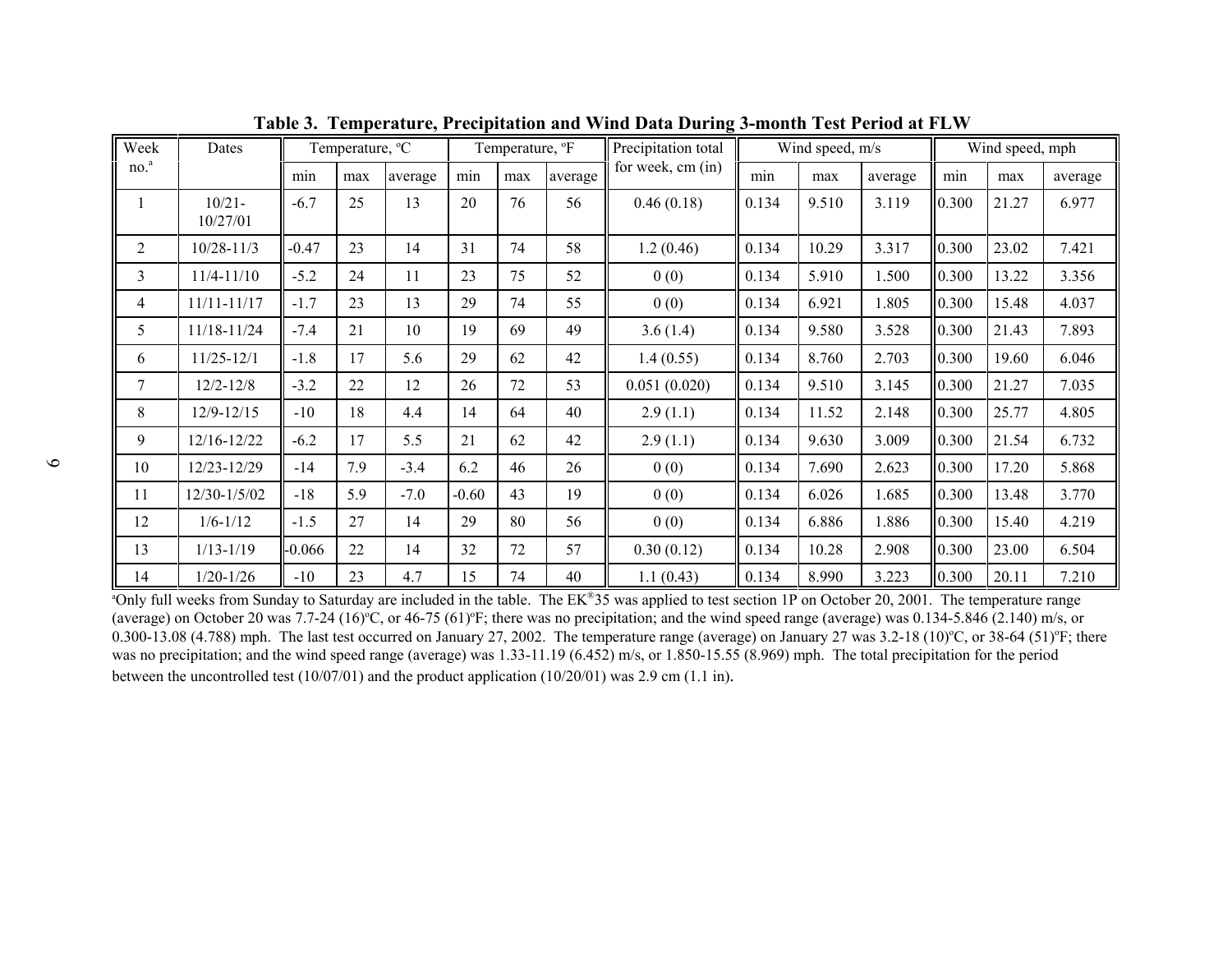## **4.2 Application of Dust Suppressant**

MRI observed and documented all steps in the application of  $EK^{\otimes}35$  to the road test section. The product was applied only once at the start of the 3-month test period. Midwest Industrial Supply applied EK®35 to test section 1P on October 20, 2001 at 1609 hours and completed the application to the 230 m (750-ft) section by 1700. As  $EK^{\otimes}35$  is available in ready-to-use liquid form, no water was mixed with it for application. The density of the product as applied was 0.90 g/ml (7.5 lb/gal). The product was applied to the test section surface by a spray truck in four application passes, with each pass consisting of separate 3.7-m (12-ft) wide spray swaths in each direction. The test section was allowed to cure for approximately 37 hours (i.e., 1700 hr on Saturday until 0800 hr on Monday) without vehicle traffic. Although several people were on-site to oversee and monitor the application, approximately 1 man-hour (i.e., 1 driver for 1 hour) was required to apply the EK<sup>®</sup>35 to the 230-m (750-ft) long test section surface in four passes.

Table 4 presents the application intensity as determined through use of 12.7 cm x 12.7 cm (161)  $\text{cm}^2$ ) (5 in x 5 in, or 25 in<sup>2</sup>) sampling pans located as a grid three rows wide along the test section as the EK<sup>®</sup>35 was applied. None of the sampling pans were crushed by the spray truck. There were no discernible differences in product application intensity from one side of the road to the other or from one end of the test section to the other. Midwest Industrial Supply also applied heavy amounts of their Road Pro NT dust suppressant product on the buffers at the beginning and end of test section 1P.



**Figure 3. Application of EK®35.**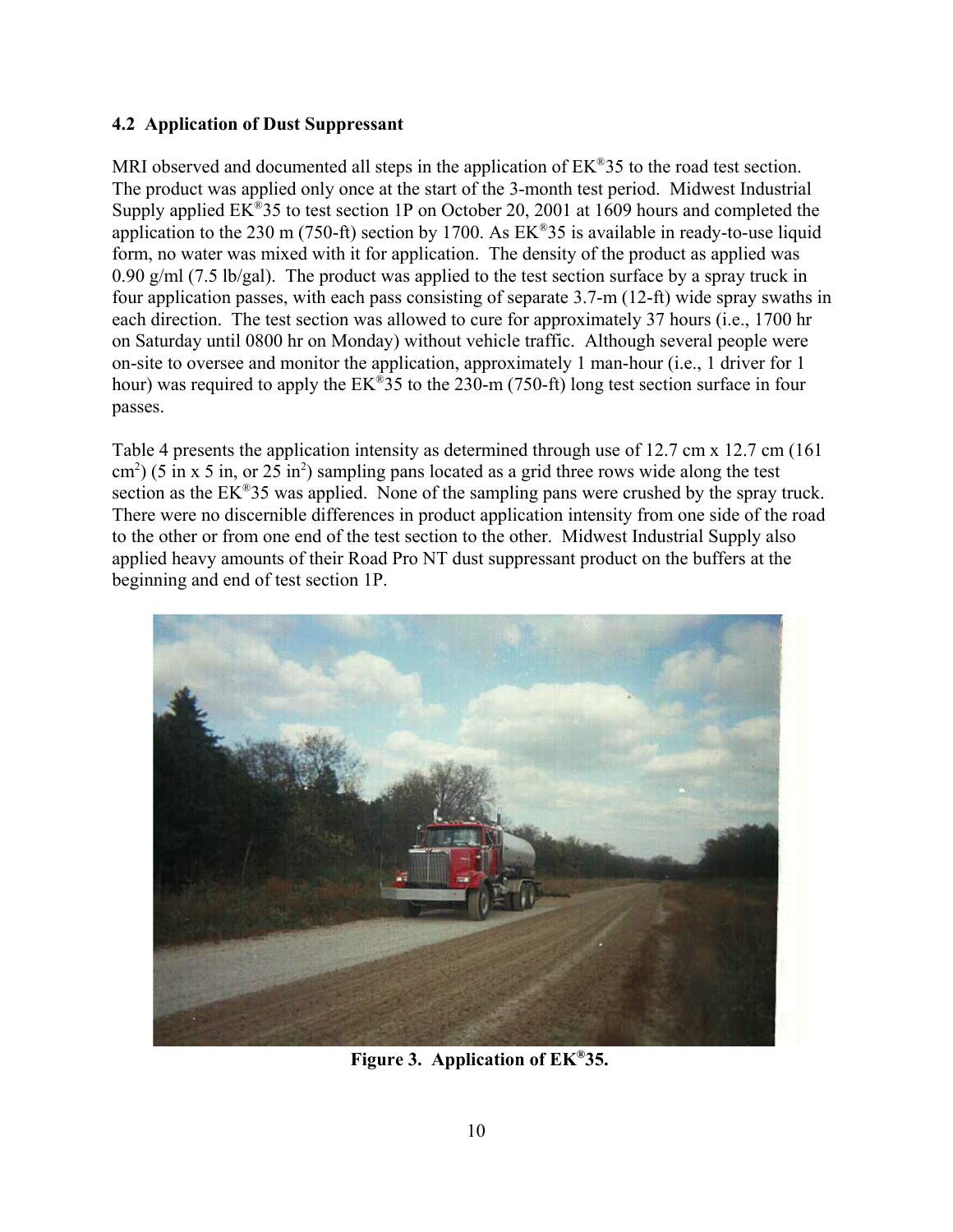| Sampling Pan ID           | Mass of liquid<br>collected, g | Amount of $EK^{\omega}35$ applied, $L/m^2$<br>(gal/yd <sup>2</sup> ) |
|---------------------------|--------------------------------|----------------------------------------------------------------------|
| A1                        | 31                             | 2.1(0.46)                                                            |
| A2                        | 29                             | 2.0(0.44)                                                            |
| A3                        | 27                             | 1.9(0.42)                                                            |
| A <sub>4</sub>            | 27                             | 1.9(0.42)                                                            |
| A <sub>5</sub>            | 26                             | 1.8(0.40)                                                            |
| A6                        | 26                             | 1.8(0.40)                                                            |
| A7                        | 30                             | 2.1(0.46)                                                            |
| A8                        | 32                             | 2.2(0.49)                                                            |
| Mean [standard deviation] | $29$ [2.3]                     | $2.0$ [0.16]<br>(0.44 [0.04])                                        |

**Table 4. Product Application Intensity**

#### **4.3 Conditions During Dust Suppressant Testing**

Table 5 presents the dates and times when dust suppressant testing was conducted on the uncontrolled test section 2P and the controlled test section 1P. Two road surface samples were collected on the days when air sampling was conducted. The surface samples were analyzed for moisture and silt (i.e., fraction passing 200 mesh upon dry sieving). Table 5 presents the average moisture content and silt loading results for the surface samples collected from test sections 1P and 2P. Table 5 also presents the climatic conditions during the dust emissions tests. These data were obtained from the Bailey site located at FLW.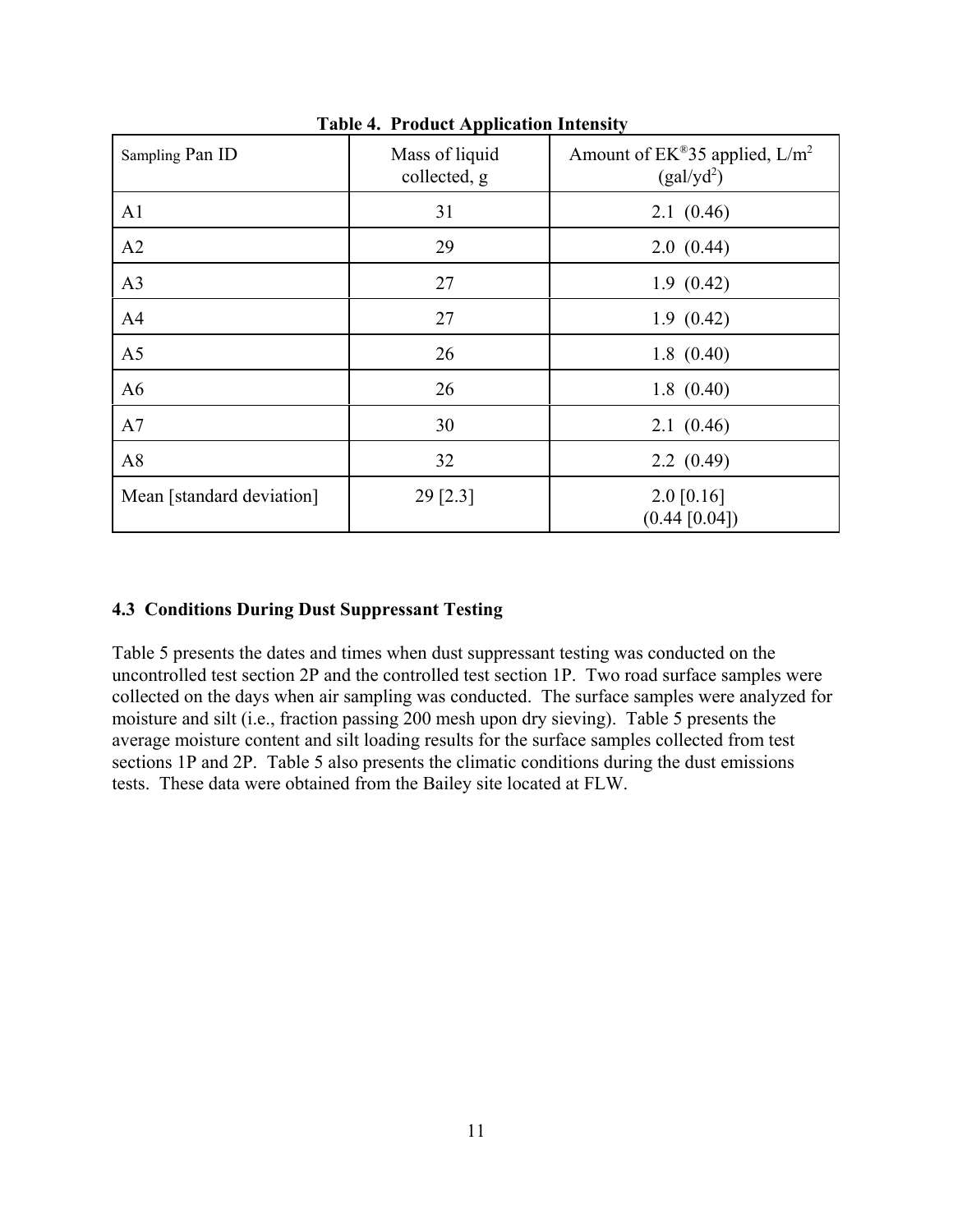| Run                                   | Test date | Time      | Road surface samples                                 |                          | Climatic conditions during dust emission measurement |                            |                               |  |  |
|---------------------------------------|-----------|-----------|------------------------------------------------------|--------------------------|------------------------------------------------------|----------------------------|-------------------------------|--|--|
|                                       |           |           | Moisture<br>content, %                               | Silt loading,<br>$g/m^2$ | Ambient<br>Temperature,<br>$\rm{^oC}$ ( $\rm{^oF}$ ) | Wind speed,<br>$m/s$ (mph) | Predominant<br>wind direction |  |  |
| Uncontrolled Tests -- Test Section 2P |           |           |                                                      |                          |                                                      |                            |                               |  |  |
| $CGO-01$                              | 10/07/01  | 1152-1158 | 0.17                                                 | 367.5                    | 15.3(59.5)                                           | 4.1(9.2)                   | ${\bf S}$                     |  |  |
| $CGO-02$                              | 10/07/01  | 1327-1338 |                                                      |                          | 16.8(62.2)                                           | 4.1(9.2)                   | <b>SSE</b>                    |  |  |
| $CGO-04$                              | 10/07/01  | 1829-1837 |                                                      |                          | 15.5(59.9)                                           | 2.7(6.1)                   | <b>SSE</b>                    |  |  |
|                                       |           |           | $EK^{\omega}$ 35-controlled Tests -- Test Section 1P |                          |                                                      |                            |                               |  |  |
| $CGO-41$                              | 11/17/01  | 1553-1620 | 0.15                                                 | 0.3                      | 20.9(69.6)                                           | 2.3(5.1)                   | SW                            |  |  |
| $CGO-42$                              | 11/17/01  | 1637-1654 |                                                      |                          | 20.0(68.0)                                           | 1.0(2.2)                   | <b>SSW</b>                    |  |  |
| $CGO-55$                              | 12/08/01  | 1621-1647 | 0.25                                                 | < 0.1                    | 6.3(43.3)                                            | 3.1(6.9)                   | NW                            |  |  |
| $CGO-56$                              | 12/08/01  | 1700-1725 |                                                      |                          | 5.6(42.0)                                            | 2.2(4.9)                   | <b>NNW</b>                    |  |  |
| $CGO-75$                              | 1/27/02   | 1039-1112 | 0.26                                                 | 1.3                      | 12.2(54.0)                                           | 4.5(10)                    | <b>SSW</b>                    |  |  |
| $CGO-76$                              | 1/27/02   | 1121-1145 |                                                      |                          | 13.3(55.9)                                           | 5.1(11)                    | <b>SSW</b>                    |  |  |

## **Table 5. Conditions During Dust Suppressant Testing**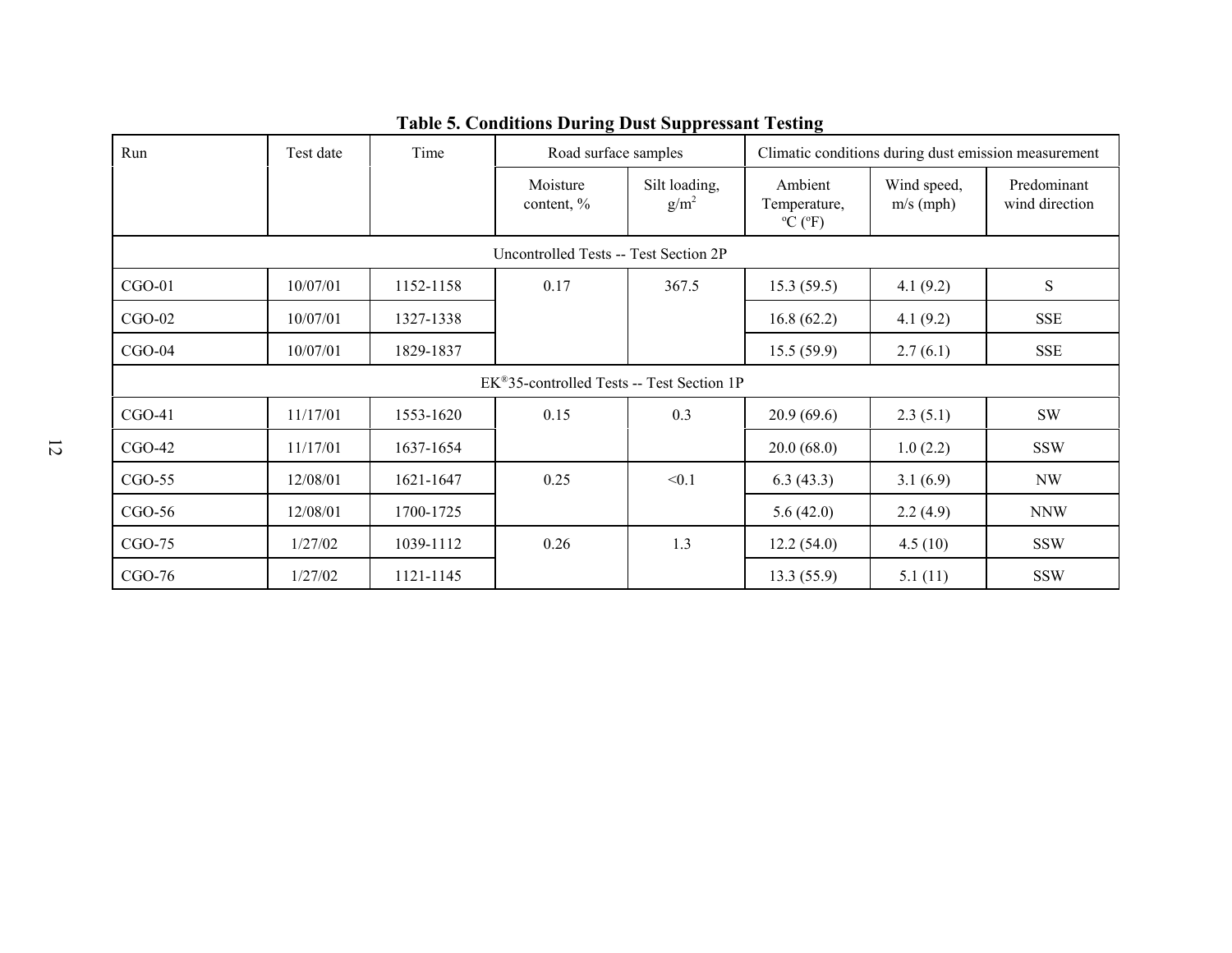#### **5.0 Summary and Discussion of Results**

A verification test of Midwest Industrial Supply's EK®35 dust suppressant was conducted from October 19, 2001, to January 27, 2002, in Fort Leonard Wood, Missouri. The purpose of the verification test is to evaluate the dust emissions control performance for the EK®35 dust suppressant. The test was conducted according to a Test/QA plan<sup>1</sup> that was approved by the EPA on October 3, 2001.

The results of the verification test are summarized in Section 5.1. An important part of the verification test was the extensive QA applied to this field test. The results of all the QA and QC checks performed during this verification test are summarized in Section 5.2. A few deviations from the test plan were encountered, and those are discussed in Section 5.3.

### **5.1 Verification Results**

Table 6 presents the results for each test series. The table shows the days after product application, the controlled and uncontrolled emissions values, the resulting control efficiencies, and the uncertainty (half-width of the 90 percent confidence interval) on the efficiency.

| Tubic of Dutu for a chilicution Test Scrites |                       |      |                             |                   |                                     |                 |                |  |  |  |
|----------------------------------------------|-----------------------|------|-----------------------------|-------------------|-------------------------------------|-----------------|----------------|--|--|--|
| <b>Test Series</b><br>No.                    | Time after<br>product |      | Emission values, mg/1000 ft |                   | Control efficiency (Uncertainty), % |                 |                |  |  |  |
|                                              | application,<br>days  | TP   | $PM_{10}$                   | $PM_{2.5}$        | TP                                  | $PM_{10}$       | $PM_{2.5}$     |  |  |  |
| Uncontrolled                                 | $\boldsymbol{0}$      | 52.2 | 11.2                        | 2.38              |                                     |                 |                |  |  |  |
|                                              | 29                    | 1.42 | 0.32                        | $0.16^b$          | 97(0.7)                             | 97(0.7)         | 93 $(1.9)^{b}$ |  |  |  |
| 2                                            | 50                    | 1.30 | 0.002 <sup>b</sup>          | 0.29 <sup>b</sup> | 98(0.6)                             | $100 (0.1)^{b}$ | 88 $(3.5)^{b}$ |  |  |  |
|                                              | 100                   | 3.28 | 0.57                        | a                 | 94(1.5)                             | 95(1.3)         | $100^a$        |  |  |  |

**Table 6. Data for Verification Test Series**

<sup>a</sup> Controlled emission value was negative.

<sup>b</sup> Controlled emission value was below estimated detection limit.

The uncontrolled emission values for the Mobile Dust Sampler are means of triplicate measurements and the controlled emission values are means of duplicate measurements. Emission values that were negative and those below detection limits are footnoted in Table 6. Detection limits set at two standard deviations above average filter weighing blank levels were 0.70, 0.23, and 0.66 mg/1000 ft for TP,  $PM_{10}$ , and  $PM_{2.5}$ , respectively. Corresponding efficiencies calculated using these detection limits are 99, 98, and 72% for TP,  $PM_{10}$ , and  $PM_{2.5}$ , respectively. The dust emissions control efficiency is calculated from the following equation.

$$
CE = 100 * (e_{um} - e_{cm})/e_{um}
$$

where: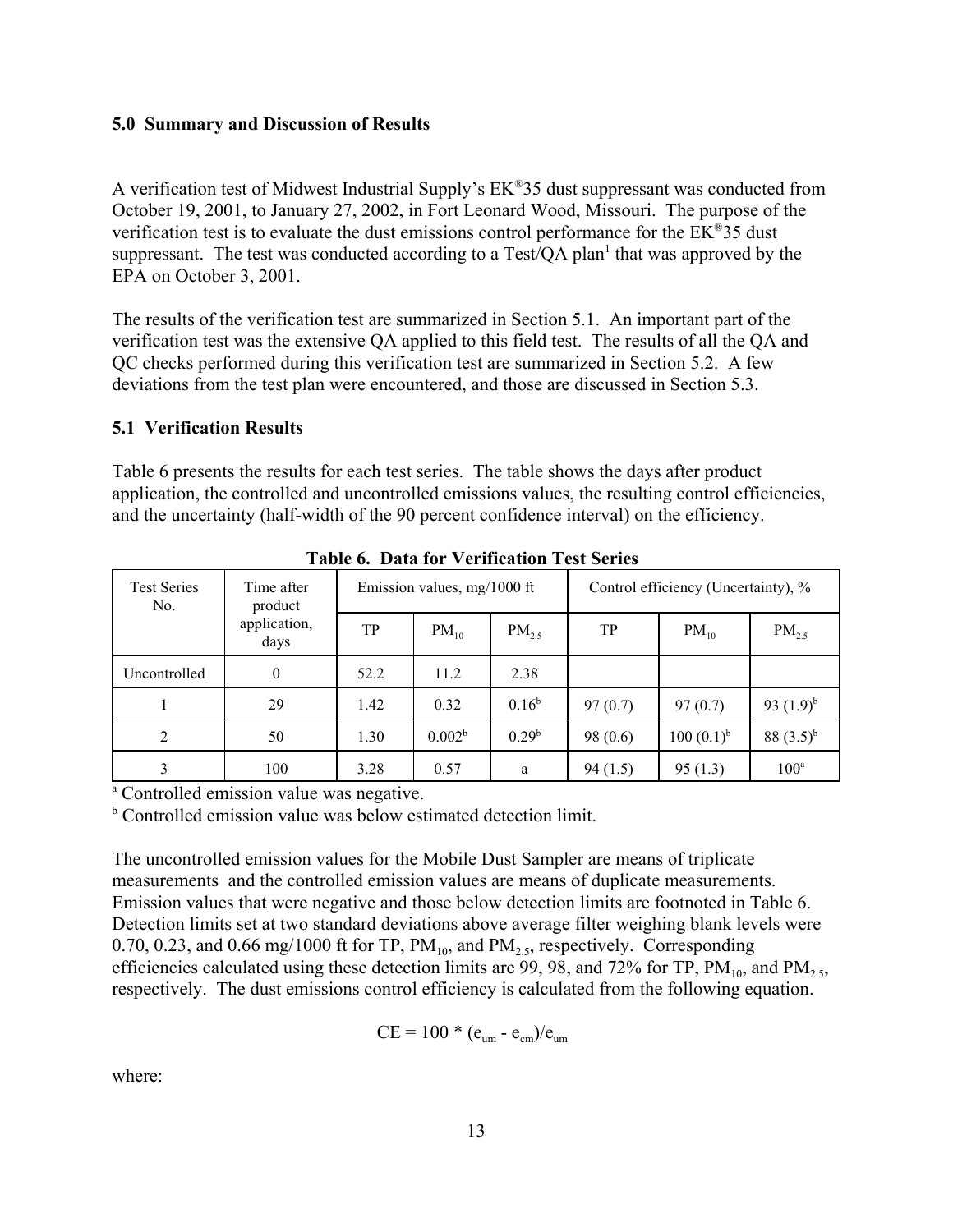$CE = control$  efficiency, percent,

 $e_{um}$  = uncontrolled emission value expressed as sample mass divided by the cumulative length of road traveled by the mobile sampler and

 $e<sub>cm</sub>$  = controlled emission value expressed as sample mass divided by the cumulative length of road traveled by the mobile sampler.

Figure 4 shows the variation in control efficiency over time. The control efficiency of this product remained above 85 percent (with most values above 90 percent) during all test series.



**Figure 4. Dust Control Efficiency Over Time.**

The uncertainty of the CE values is estimated as the half-width of the 90-percent confidence interval for these values. A small uncertainty indicates that the uncontrolled section measurements had good agreement among themselves as did the corresponding controlled section measurements, and a large uncertainty indicates greater variability of these measurements. The half-widths were calculated by a statistical analysis of variability of the CE values for all products that were tested during the three-month period. SAS statistical analysis software (Base SAS, SAS is a registered trademark of SAS Institute, Cary NC) was used to estimate variability of CE as a function of the CE value.

The calculation of the half-width of the confidence intervals for CE was accomplished by first deriving an algebraic expression that approximates the variance of CE in terms of the component means, variances, and sample sizes. A Taylor series approximation was used. The means and standard deviations of the duplicate measurements (and the time 0 triplicates) were then computed and plotted. These plots clearly showed that standard deviations increased as the (mean) levels increased. It appeared that a relationship of the form s=Bx between the standard deviation (s) and the mean  $(x)$  would be adequate for approximating the variance of the measurements. Substitution of this model into the variance expression for CE led to the following:  $Var(CE) \approx (5/6)B^2(1-CE)^2$ . The constant 5/6 comes from the sum of the reciprocals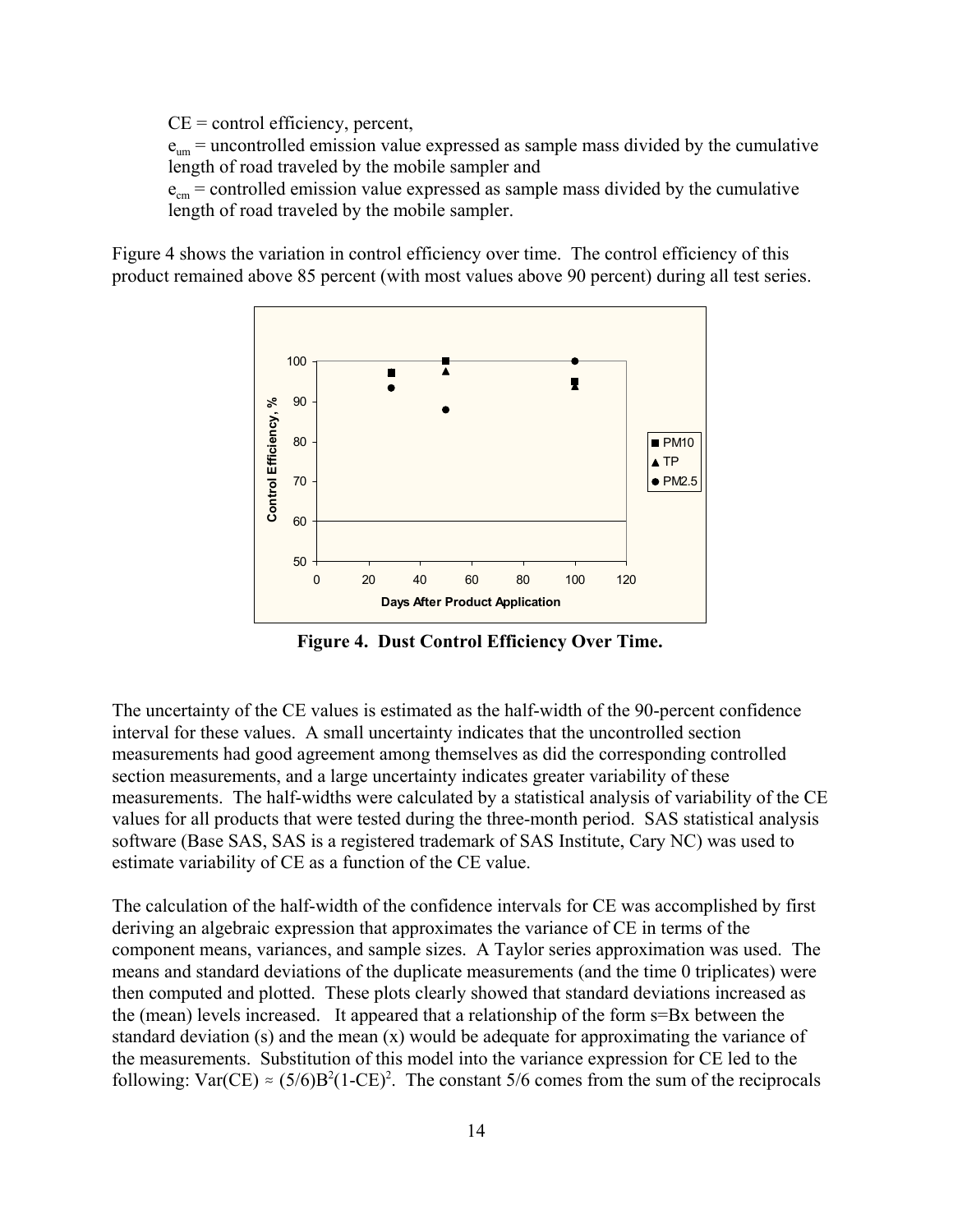of the sample sizes. B was estimated as the geometric mean of the relative standard deviations (RSDs). Taking the square root of the Var (CE) yields an estimated standard error for CE. The half-width of the 90% confidence interval on CE was, therefore, computed by multiplying the square root of  $Var(CE)$  by the upper  $95<sup>th</sup>$  percentile of the t distribution with k degrees of freedom. The degrees of freedom, k, was taken to be equal to the number of RSDs upon which the estimated B was based. The formation of confidence intervals in this manner assumes that CE is approximately normally distributed.

## **5.2 Discussion of QA/QC and QA Statement**

QA activities in this dust suppression testing program were designed to meet EPA QA Category III requirements<sup>8</sup>. These requirements are more stringent than apply to a typical emissions test. The following QA and QC were applied:

- A DQO for the dust control efficiency measurement,
- Test method QC and
- An audit of data quality (10 percent of the data) to evaluate all components of the data gathering and management system

The results of each of these QA and QC checks are presented in Sections 5.2.1 through 5.2.3.

5.2.1 Dust Control Efficiency Measurement DQO

The DQO for the dust control efficiency measurement was specified in the Test/QA plan as follows:

For the dust suppression performance, the root mean square error (RMSE) of the first-order linear regression of CE versus vehicle passes may not exceed 15 percent.

This DQO is calculated as the model RMSE based on a first-order regression of control efficiency vs. vehicle passes or time. These regressions were estimated for each particle size group and each test section, for a total of 18 regressions. The calculated RMSE values ranged from 1.6 to 64. The 15-percent DQO was met for 13 of the 18 values. The RMSE results for test section 1P are 2.4 for TP, 2.6 for  $PM_{10}$ , and 5.1 for  $PM_{2.5}$ .

Based on the overall RMSE and correlation  $(R^2$ -values) results, it is clear that a first-order linear model is not appropriate in most instances. In only 6 of the 18 cases does the chosen model approximate the data. In those cases, the DQO of 15 percent is met. The RMSE is an estimate of the standard deviation of the random error in the estimated CE, and its value is highly model dependent. In light of the poor model fits, the RMSE of a first-order regression is not an appropriate DQO.

The RTI quality manager has determined that nonattainment of the data quality objective for the dust control efficiency measurements does not represent a significant deviation from the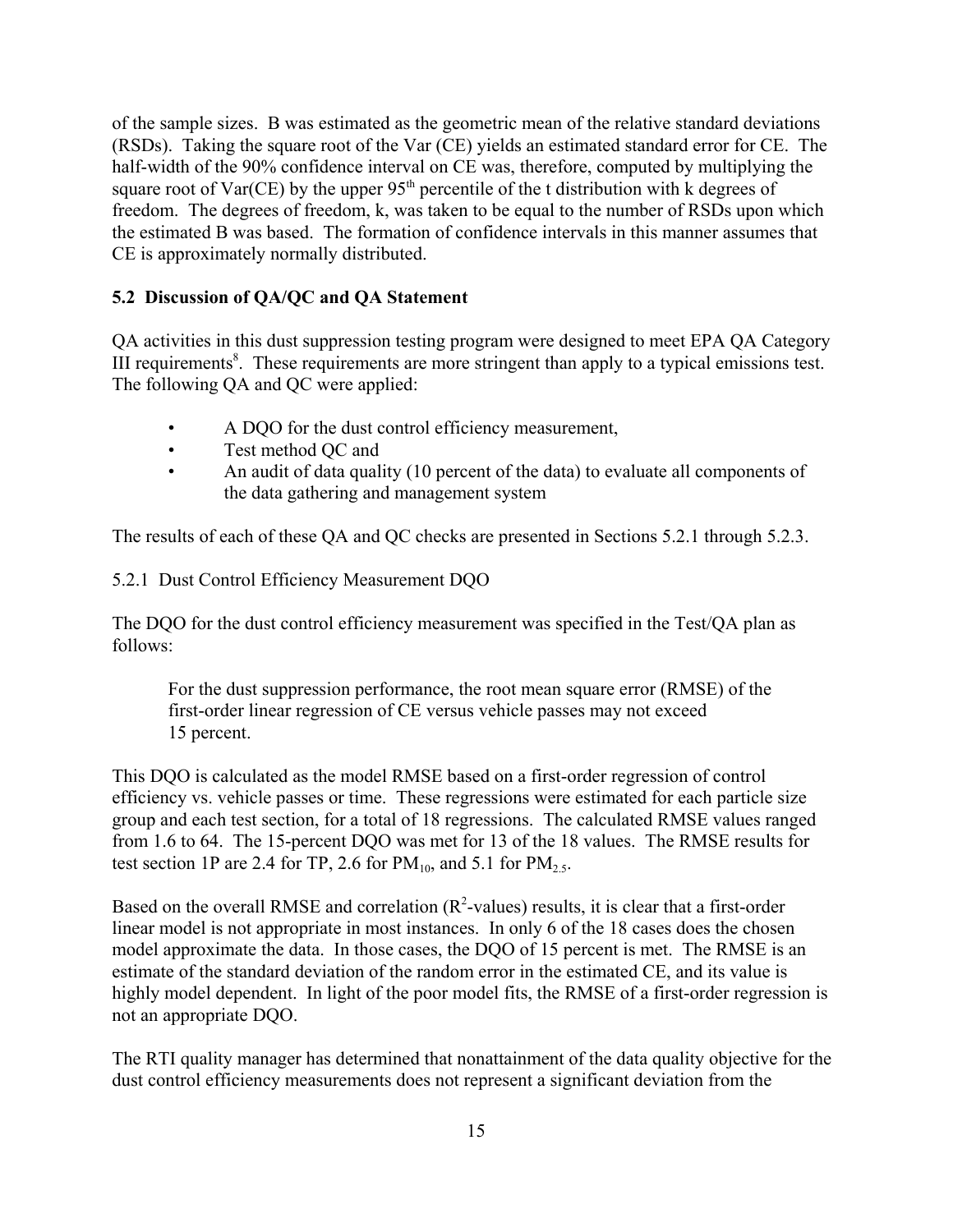Test/QA plan because this 3-month, preliminary test program was designed mainly to evaluate measurement methods for use in future tests rather than fully determine the performance of the dust suppression products.

5.2.2 Comparison of Mobile Dust Sampler with the Profiling Technique Results for Control Efficiency

Table 7 presents the CE results for each test series based on correlation of the mobile sampler results with the profiling results. Reference 4 contains a description of the profiling technique. The table shows the days after product application, the mobile dust sampler control ratios (controlled emissions / uncontrolled emissions), and the resulting control efficiencies.

**Table 7. CE Data Based on Correlation to Profiling Technique**

| <b>Test Series</b><br>No. | Time after<br>product |       | Mobile Dust Sampler ratio, $M_{R}$ |            | Control efficiency, % |           |            |
|---------------------------|-----------------------|-------|------------------------------------|------------|-----------------------|-----------|------------|
|                           | application,<br>days  | TP    | $PM_{10}$                          | $PM_{2.5}$ | TP                    | $PM_{10}$ | $PM_{2.5}$ |
|                           | 29                    | 0.027 | 0.029                              | 0.066      | 100                   | 100       | 100        |
| $\overline{2}$            | 50                    | 0.025 | $\theta$                           | 0.121      | 100                   | 100       | 100        |
|                           | 100                   | 0.063 | 0.051                              | $\theta$   | 100                   | 100       | 100        |

The value for the Mobile Dust Sampler ratio is a mean of duplicate measurements. The dust emissions control efficiency is calculated from the following equation.

$$
CE = 130 - 110 M_R
$$

Where:

 $CE = control$  efficiency, percent and

 $M<sub>R</sub>$  = ratio of controlled to uncontrolled mobile sampler emission rates

This equation was developed by correlating the sampler ratio with control efficiency measurements made with the profiling technique. When the calculated control efficiency using the above equation is above 100 percent, the value is presented as 100 percent. This correlation is documented in a separate report.<sup>3</sup> These results are not used directly to verify control efficiency, but are valuable to show that the mobile sampler verification results compare favorably to the more established profiling technique. The relative magnitude and change in efficiency from test to test are consistent between the two methods. In this case, all results show high efficiencies and there is little change from test to test.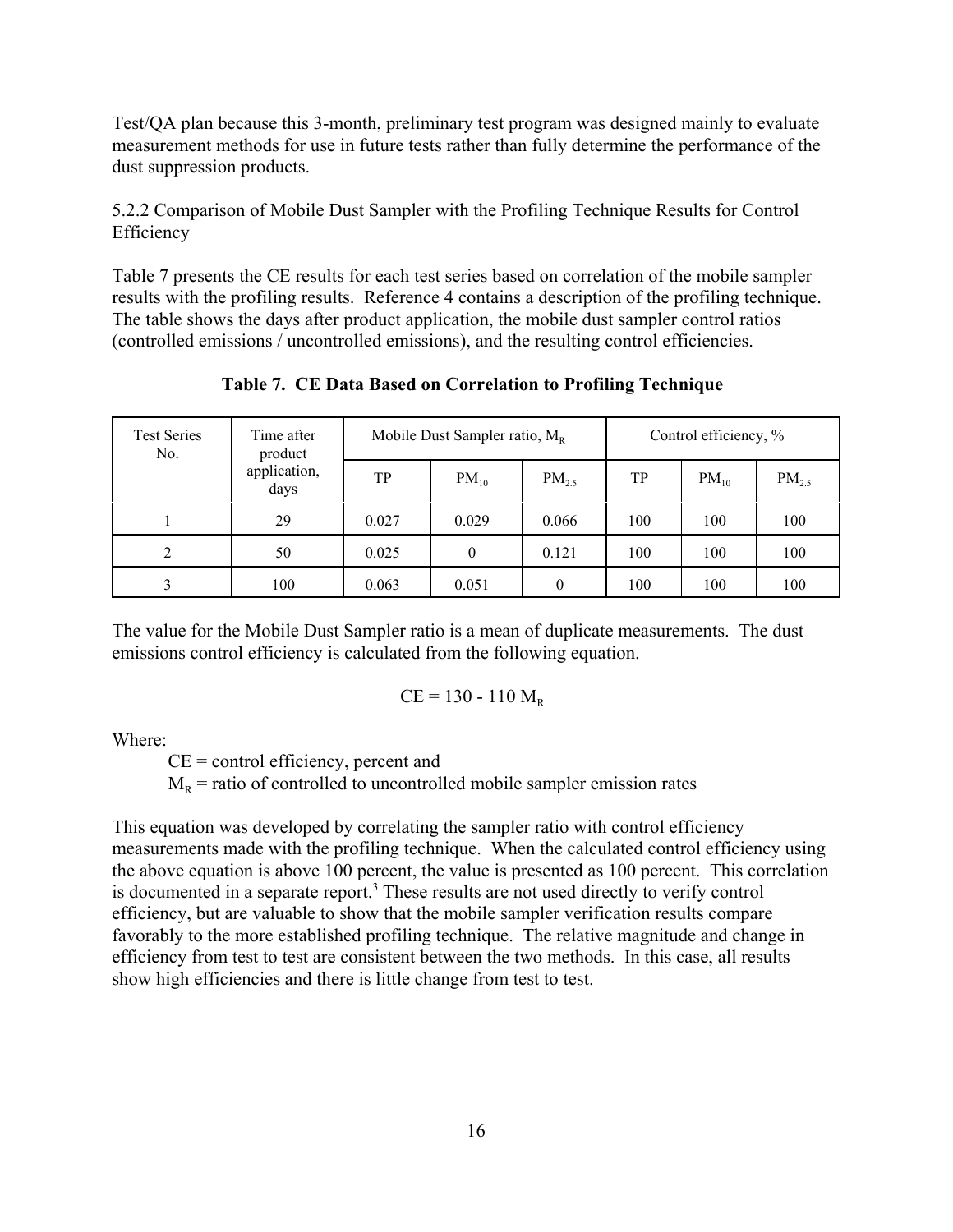#### 5.2.3 Test Method QC

The test methods used to measure dust control efficiency have specific QC criteria that are listed in Tables 5, 6, and 7 of the Test/QA plan. The method QC criteria ensure the accuracy and stability of the measurement system. All of the QC procedures that are discussed in the Test/QA plan for the sampling media, sampling equipment, and miscellaneous instrumentation were followed. All of the procedures for checking the sampling media were followed, and the accuracy requirements discussed in Table 5 of the Test/QA plan were met. For the sampling equipment, all of the procedures specified in Table 6 of the Test/QA plan were followed and met. The procedures for QC checks of instrumentation were also followed, and each of the requirements in Table 7 of the Test/QA plan were met.

#### 5.2.4 Audits

Independent systematic checks to determine the quality of the data were performed on the activities of this project. These checks include a data audit as described below. This audit and the evaluation of the method's QC data allowed the assessment of the overall quality of the data for this project. MRI's Test Leader managed and reviewed the field data as detailed in Section C of the Test/QA plan.

The data audit, an important component of a total system audit, was completed to determine if systematic errors were introduced. The data audit was performed by randomly selecting approximately 10 percent of the data and following it through the calculations. The scope of the data audit was to verify that the data-handling system was correct and to assess the quality of the data generated. The data review and data audit were conducted in accordance with an MRI standard operating procedure, SOP MRI-0208 – "Review and Audit of Data and Study Reports."

In addition to the data audit, a data review was performed. The data review was conducted to find errors in transposing data from the raw data printouts to the calculation sheets in the Microsoft Excel spreadsheets. Data were reviewed for completeness, and the method QC results were checked for acceptability. The results of the data audit included requests for additional organization and summary of the data; highlighted discrepancies and typographical errors in transposing raw data to the electronic spreadsheets; and alignment of time periods for the wind and emissions data for each run. The MRI Test Leader provided additional summary information and corrected data entries on the electronic spreadsheets.

The MRI Task QA Officer also reviewed the experimental design, the test plan, and procedures as well as personnel qualifications, adequacy and safety of the facilities and equipment, SOPs, and the data management system. The MRI Task QA Officer inspected the analytical activities and determined their adherence to the SOPs and the Test/QA plan. Field test data, instrument calibration data, and other related documentation were reviewed as part of the QA requirement to obtain verifiable data of sufficient quality and quantity. The data packets that were obtained for review included calibration forms, field and laboratory test data as written on data forms and in laboratory notebooks and as recorded by computer systems, and spreadsheets with other data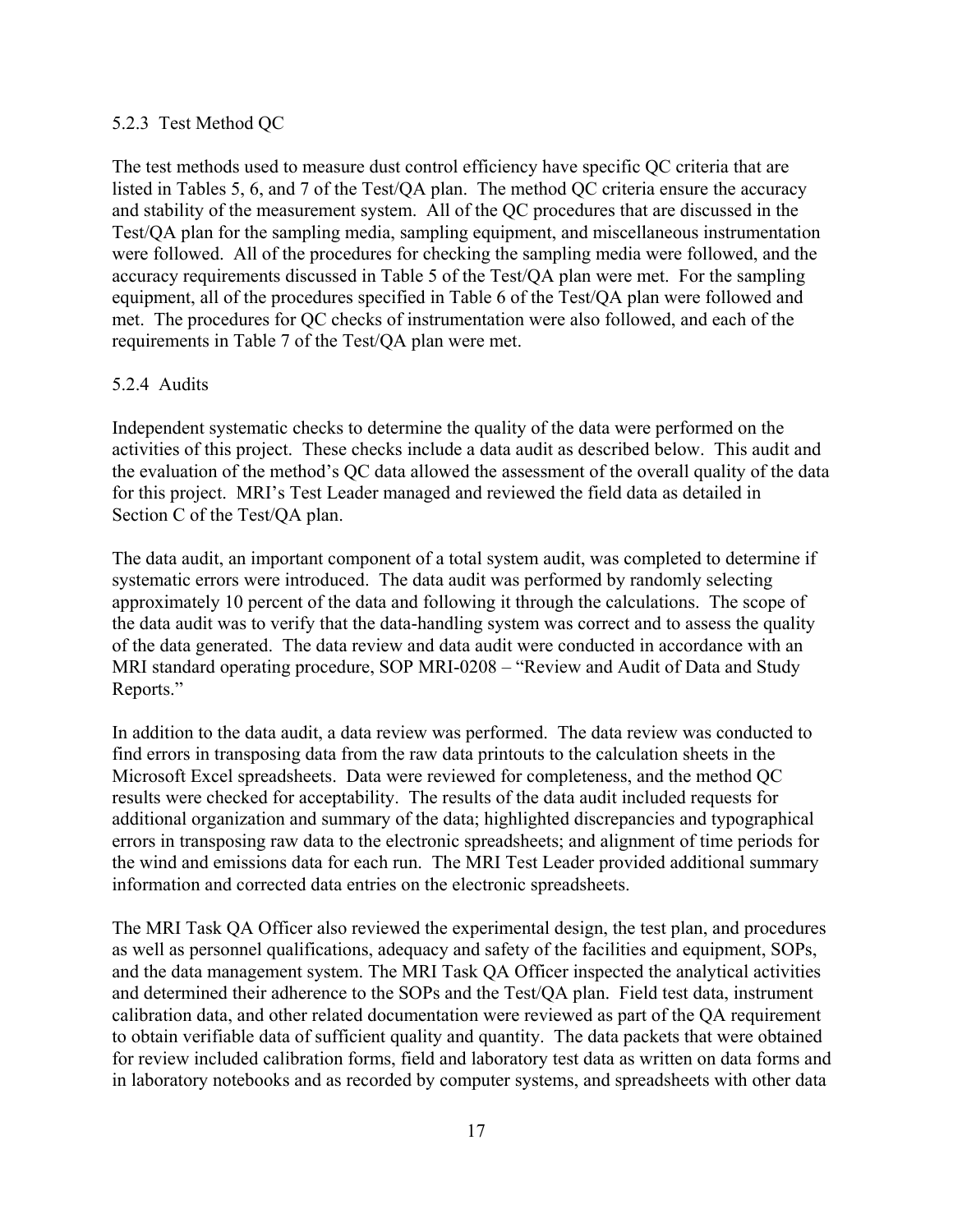and calculated values. Over 10 percent of the quantitative data obtained from the field were reviewed.

The MRI Task QA Officer issued audit reports on January 2 and March 26, 2002. The first report reviewed data from 2001 only. The second report reviewed new data obtained in December 2001 and January 2002 in addition to a selected rereview of earlier data. The MRI Test Leader responded to the first review comments on January 10, 2002 and the second review comments on April 22, 2002. The major issues discovered during the audits included (1) outliers for wash blank filter weights influenced blank weight correction, and (2) wash filters did not meet audit limits because the SOP does not apply to this type of filter. Resolution of the outlier issue included proving the value was an outlier and removing it before calculating the mean blank weight correction. For the wash filters issue, a corrective action notice was issued in November 2001 prior to QA review, and MRI SOP 8403 is being revised. Several other issues were also discovered during the audits, and each of these issues was corrected or addressed. Resolution of these other issues included providing instructions to staff, completing and initialing data records, clarifying travel distances, and explaining background sampling times.

### **5.3 Deviations from Test Plan**

There were three main deviations from the Test/QA plan:

- A standard, reproducible watering scenario was intended as an alternate to the uncontrolled baseline. Creating and reproducing such a standard watering scenario proved impossible given the need to test in varying weather and soil moisture conditions. Also, the need to test only on weekends and after training hours made it impossible to schedule the Army's watering truck. (Table 2 & 4 of the Test/QA plan).
- Michigan Method 9D was specified in the Test/QA plan for visible emission observations. It was modified by the observer to record the maximum opacity reading that occurred within each 15-second interval rather than the initial reading at the start of each 15-second interval. This modification was made because, during each 15-second interval, there was, at most, a single test vehicle generating a dust plume that would dissipate very quickly. If the normal observation method had been used, there would be many more zero readings. Also, the opacity readings were difficult to make because the plume from a single vehicle was not uniform in nature and would dissipate within seconds. When observing a plume, it was difficult to instantaneously select that part of the plume with the maximum opacity. Fugitive dust observations are not part of "smoke school" training, and the non-steady state characteristics of these fugitive plumes result in different interpretations of opacity. Because of these problems, the visible emission observations were discontinued.(Table 4 of the Test/QA plan).
- The DQO based on a RMSE calculation was judged inappropriate and was not used (see discussion in Section 5.2.1).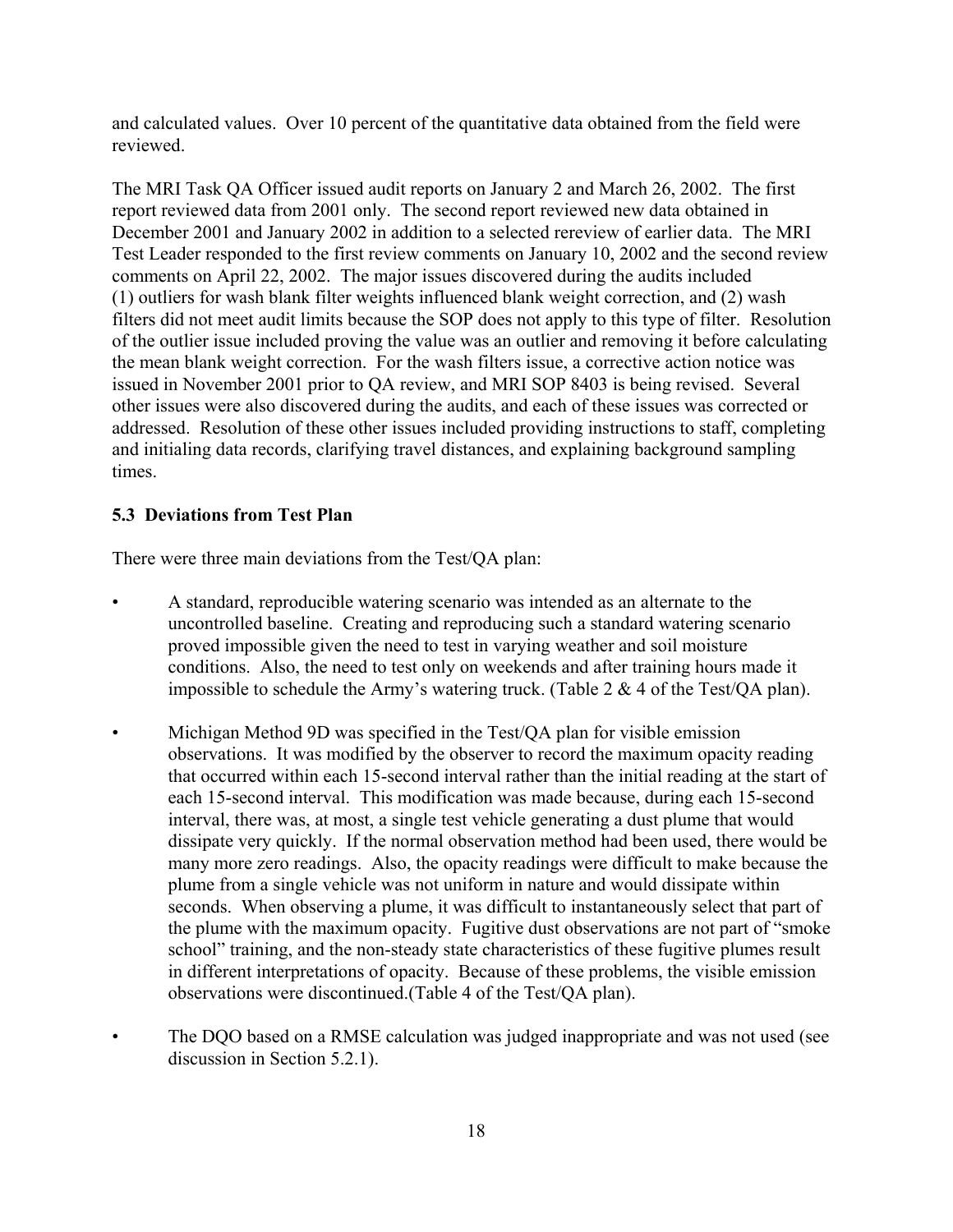Other deviations from the Test/QA plan were as follows.

- Four fewer profiling tests were conducted than planned because of poor weather and unacceptable wind conditions. These data were intended for developing the correlation between profiling and mobile sampler methods. These missing profiling tests were not a problem because, with little degradation in dust control over the test period, they would have only added more data at control levels already characterized. (Tables 2 & 4 of the Test/QA plan).
- Equation 7 in the Test/QA plan was not used to calculate traffic volume, but rather traffic counts were obtained from the Army. (Section B2.2.1 of the Test/QA plan).
- Samples of product for density measurement were obtained from the spray bar tap on the application truck rather than from the sampling pans. (Section B2.2.6 of the Test/QA plan).
- The Test/QA plan indicated the performance data for each product would be plotted versus time and a regression line, using a zero time, 100% control data point, would be calculated. Due to the small amount of data and limited degradation of product performance over the 3-month test, a regression line was judged not meaningful and was not calculated. The control efficiency data were presented versus time. (Section B10.4 of the Test/QA plan).
- The Test/QA plan indicated the performance data for each product would be calculated using a correlation of the mobile sampler results to the profiling results. Due to the large uncertainty in this correlation, direct calculation of efficiency from the mobile sampler results was judged to provide a more certain answer. The correlation was used to show the mobile sampler provides data that is correct relatively, i.e., same rough magnitude and data trends.
- The term "mobile dust sampler" is used in this report while the Test/OA Plan used the term "on-board sampler;" these terms are synonymous. Mobile dust sampler will be used in the future.

The RTI quality manager has determined that none of the main or minor deviations from the Test/QA plan are significant enough to compromise the results of this preliminary test program. The above deviations led to an improved test design and DQO for future verification tests, including use of only the mobile dust sampler to measure performance.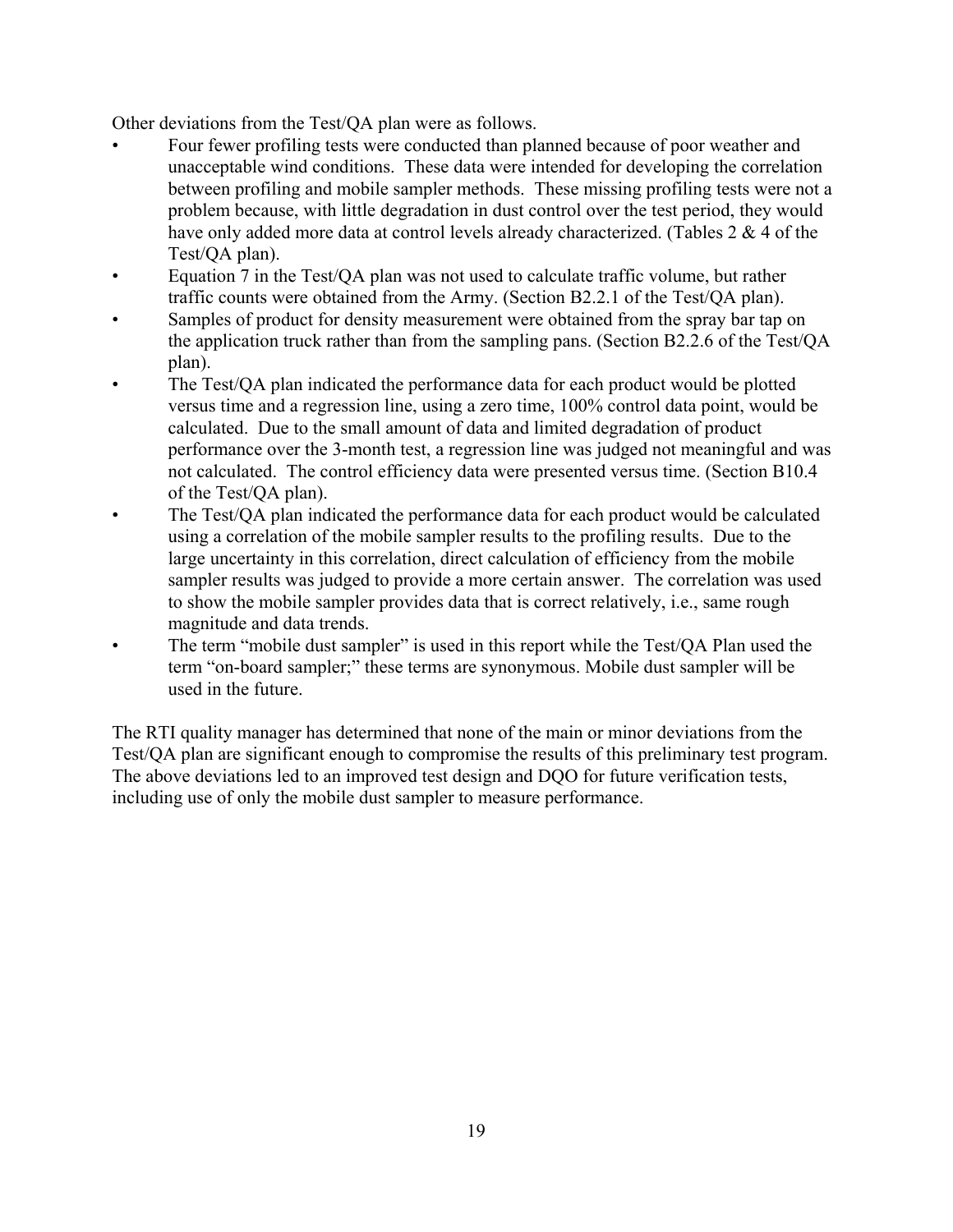#### **6.0 References**

- 1. Midwest Research Institute (MRI) and Research Triangle Institute (RTI), *Test/QA Plan for Testing of Dust Suppressant Products and Comparison of Dust Emissions Monitoring Methods at Fort Leonard Wood.* Cary, NC (MRI) and Research Triangle Park, NC (RTI). October 2001. Available from APCTVC, RTI, P.O. Box 12194, RTP, NC, 27709.
- 2. Midwest Research Institute (MRI) and Research Triangle Institute (RTI), *Environmental Technology Verification Test Data Package for Dust Suppression Tests at Fort Leonard Wood, Missouri from October 2001 - January 2002.* Cary, NC (MRI) and Research Triangle Park, NC (RTI). April 2002. Available from APCTVC, RTI, P.O. Box 12194, RTP, NC, 27709.
- 3. MRI, *Evaluation of a Mobile Sampler to Characterize Unpaved Road Dust Palliatives*, Report for U.S. Army Construction Engineering Research Laboratory, August, 2002. Available from APCTVC, RTI, P.O. Box 12194, RTP, NC, 27709.
- 4. Midwest Research Institute (MRI), Research Triangle Institute (RTI), and U.S. Environmental Protection Agency (EPA). *Generic Verification Protocol (GVP) for Dust Suppression and Soil Stabilization Products.* Cary, NC (MRI) and Research Triangle Park, NC (RTI and EPA). (In review) Available from APCTVC, RTI, P.O. Box 12194, RTP, NC, 27709.
- 5. Michigan Department of Environmental Quality, Environmental Assistance Division Clean Air Assistance Program, *Managing Fugitive Dust: A Guide for Compliance with the Air Regulatory Requirements for Particulate Matter Generation*. Lansing, MI, 1994.
- 6. EPA. *Compilation of Air Pollutant Emission Factors, AP-42, Volume I, Fifth Edition, Appendix C.1, Procedures for Sampling Surface/Bulk Dust Loading.* http://www.epa.gov/ttn/chief/ap42/appendix/app-c1.pdf. Office of Air Quality Planning and Standards, U. S. Environmental Protection Agency, Research Triangle Park, NC. July 1993.
- 7. EPA. *Compilation of Air Pollutant Emission Factors, AP-42, Volume I, Fifth Edition, Appendix C.2, Procedures for Laboratory Analysis of Sampling Surface/Bulk Dust Loading Samples.* http://www.epa.gov/ttn/chief/ap42/appendix/app-c2.pdf. Office of Air Quality Planning and Standards, U. S. Environmental Protection Agency, Research Triangle Park, NC. July 1993.
- 8. EPA. *Preparation Aids for the Development of Category III Quality Assurance Project Plans*. EPA-600/8-91-005. Office of Research and Development, February 1991.